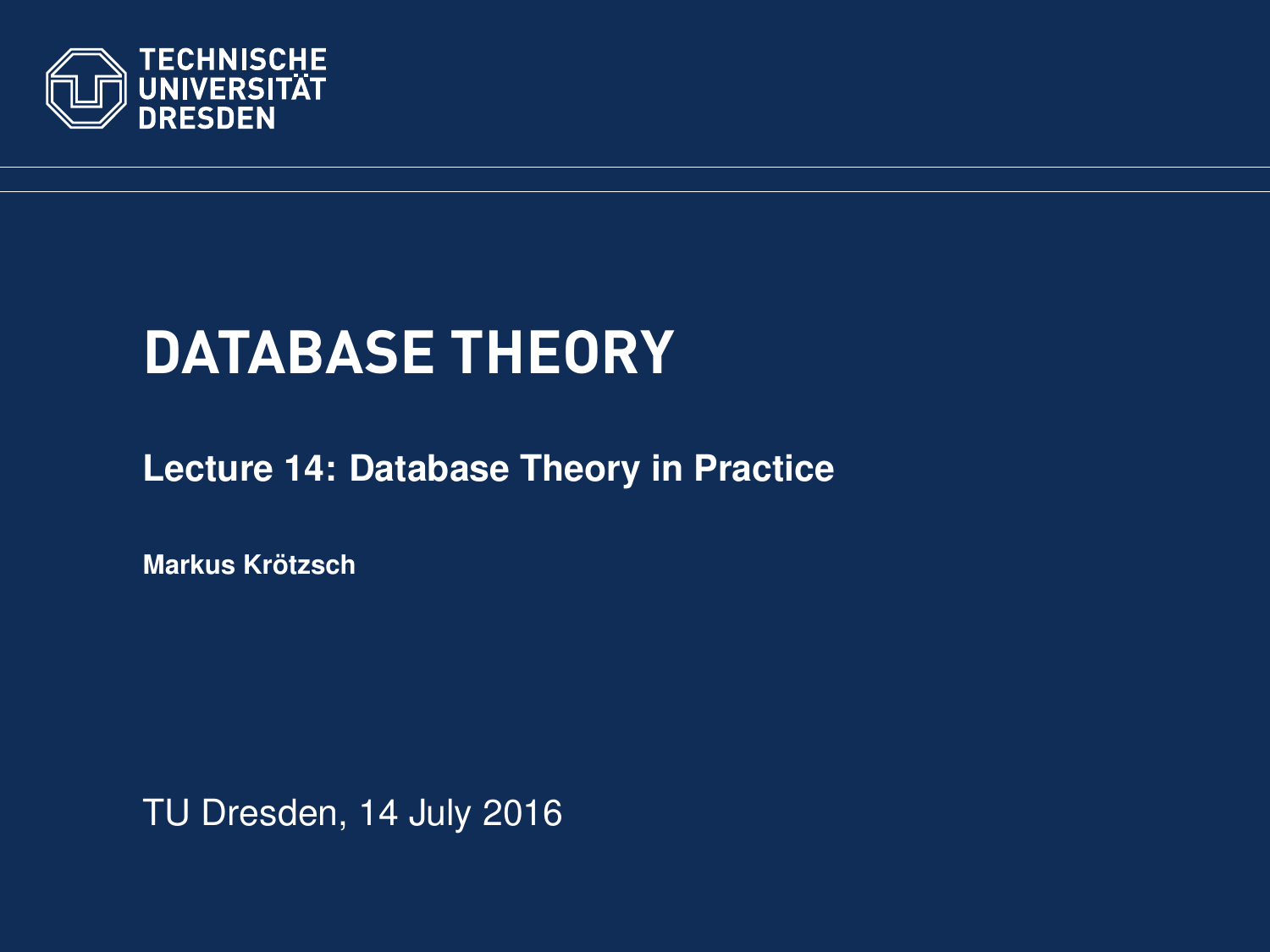### Overview

- 1. Introduction | Relational data model
- 2. First-order queries
- 3. Complexity of query answering
- 4. Complexity of FO query answering
- 5. Conjunctive queries
- 6. Tree-like conjunctive queries
- 7. Query optimisation
- 8. Conjunctive Query Optimisation / First-Order Expressiveness
- 9. First-Order Expressiveness / Introduction to Datalog
- 10. Expressive Power and Complexity of Datalog
- 11. Optimisation and Evaluation of Datalog
- 12. Evaluation of Datalog (2)
- 13. Graph Databases and Path Queries
- 14. Outlook: database theory in practice

### See course homepage  $[\Rightarrow]$  link] for more information and materials

Markus Krötzsch, 14 July 2016 **[Database Theory](#page-0-0)** Slide 2 of 32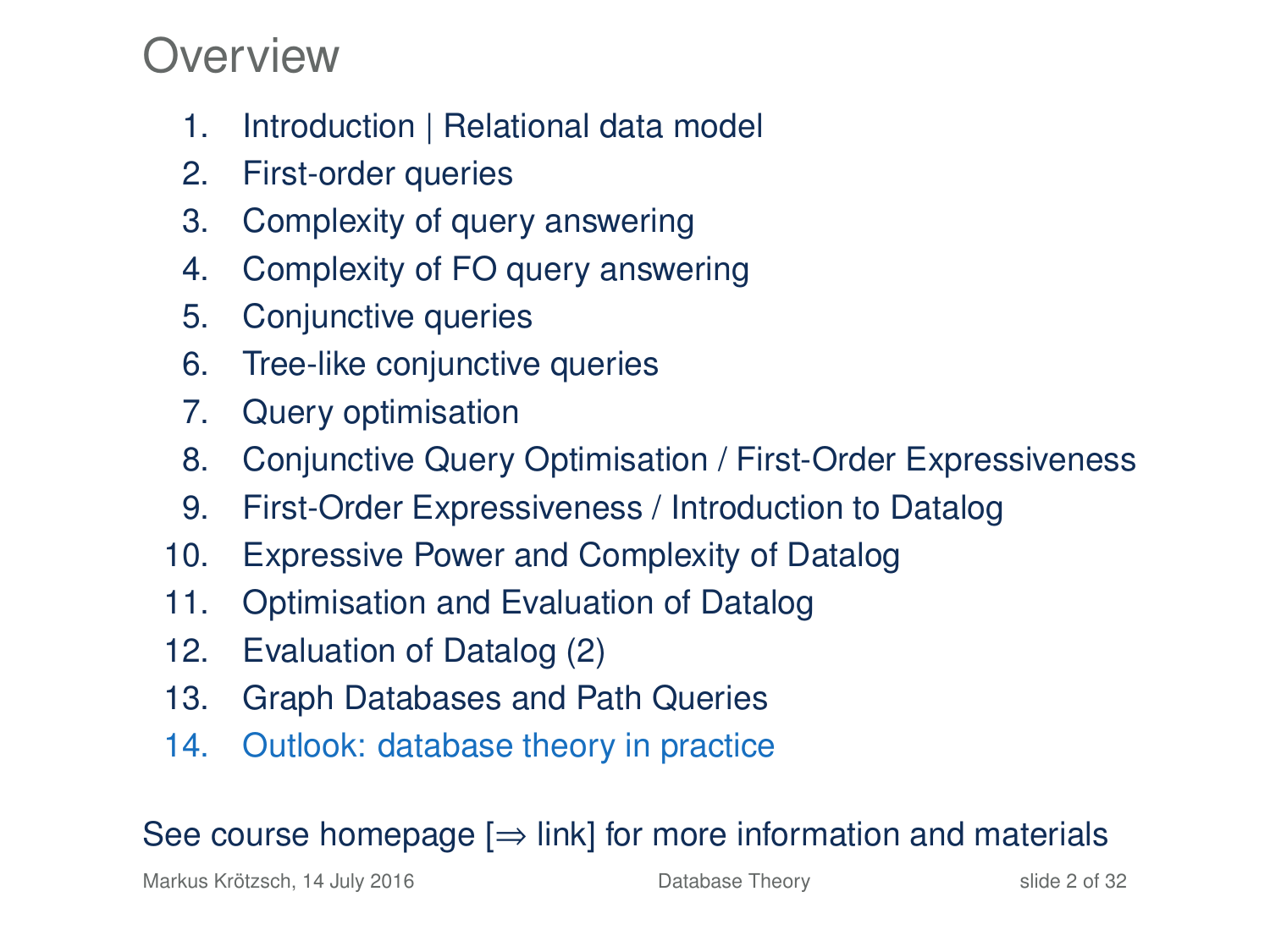### Database Theory in Practice?

We have seen many query languages:

- CQ, FO, (2)RPQ, C(2)RPQ, Datalog, linear Datalog, semipositive Datalog, . . .
- . . . and many optimisation techniques:
	- optimisation of tree-like queries
	- CQ containment and equivalence
	- Datalog implementation techniques

Is any of this relevant in practice?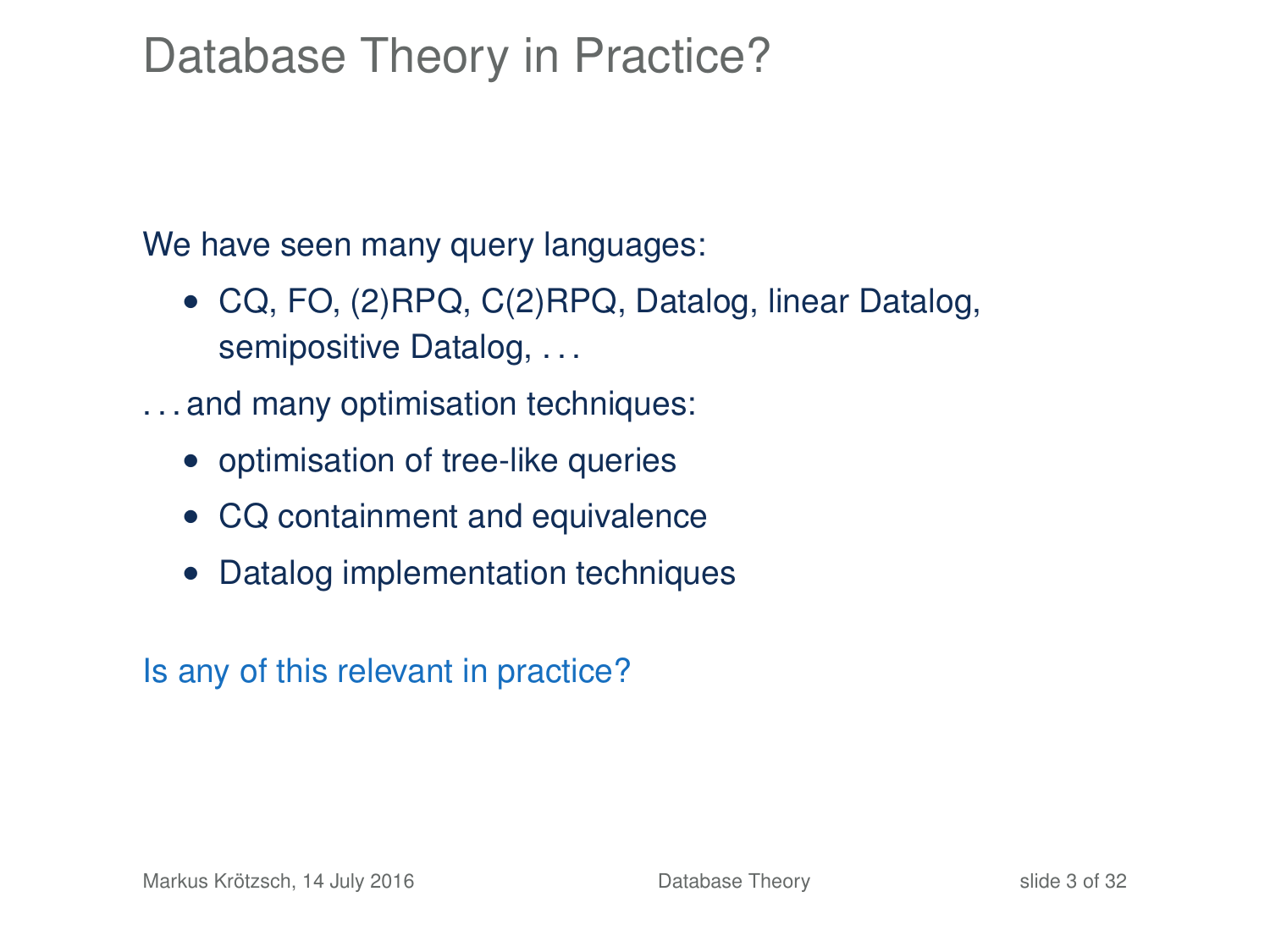## Review: FO, relational algebra, and SQL

The following are essentially equivalent:

- First-order queries
- Relational algebra queries
- "Basic" SQL queries

where different applications may use slightly different variants (named vs. unnamed perspective; tuple-relational calculus; domain independent vs. active domain semantics; . . . )

We get CQs when restricting to SELECT-PROJECT-JOIN queries.

 $\rightarrow$  All RDBMSs implement FO queries, and CQs as special case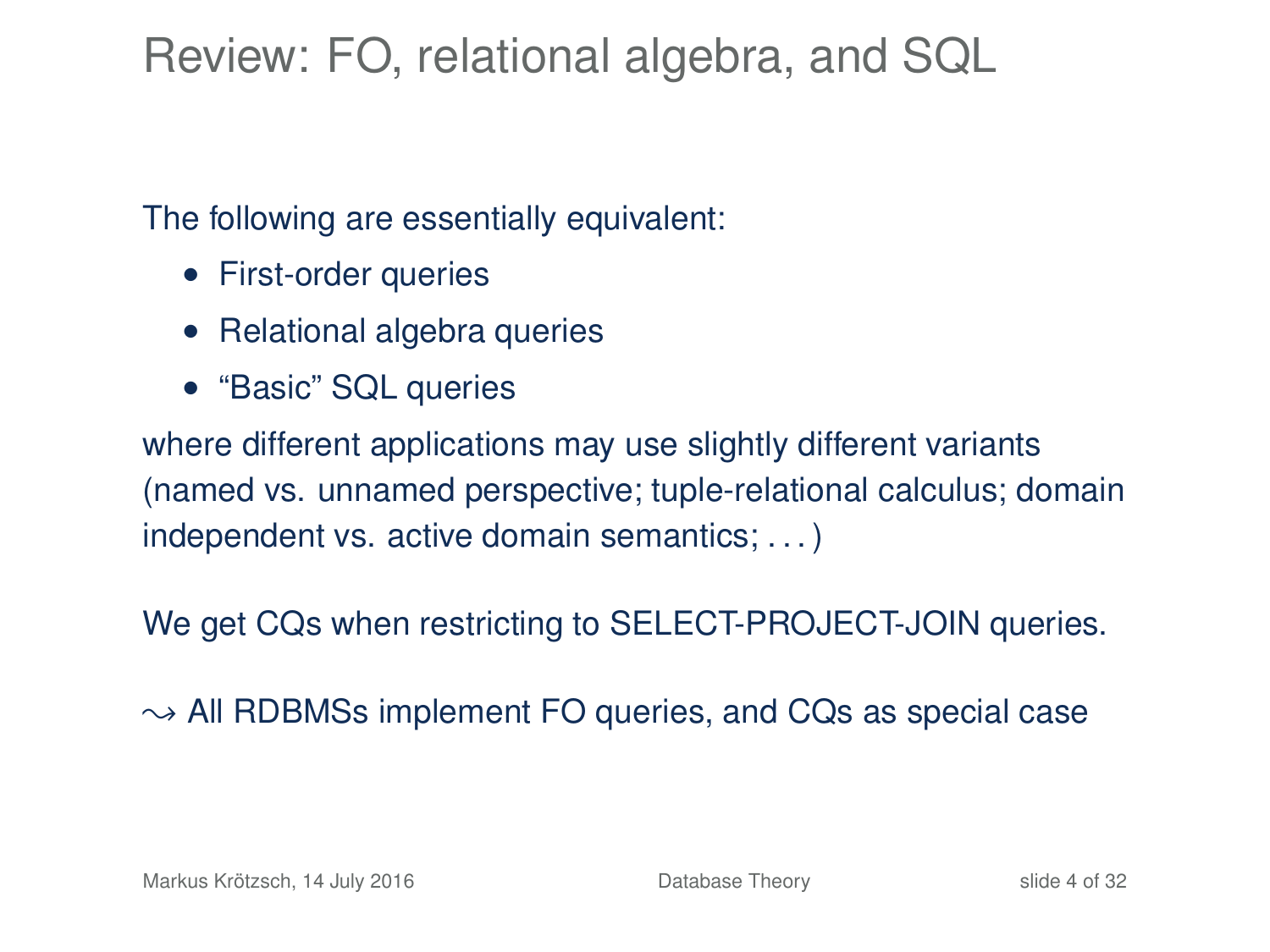### Recursive Queries in SQL

The SQL'99 standard supports recursive queries through the WITH RECURSIVE construct.

- IDB pred's are called common table expressions (CTE) in SQL
- A CTE is defined by a single SQL query, which can use the CTE recursively
- The standard defines a fixed point semantics, similar to Datalog
- Widely supported today (IBM DB2, PostgreSQL, Oracle 11g) R2, MS SQL Server, . . . ), but implementations vary and don't conform to a common standard so far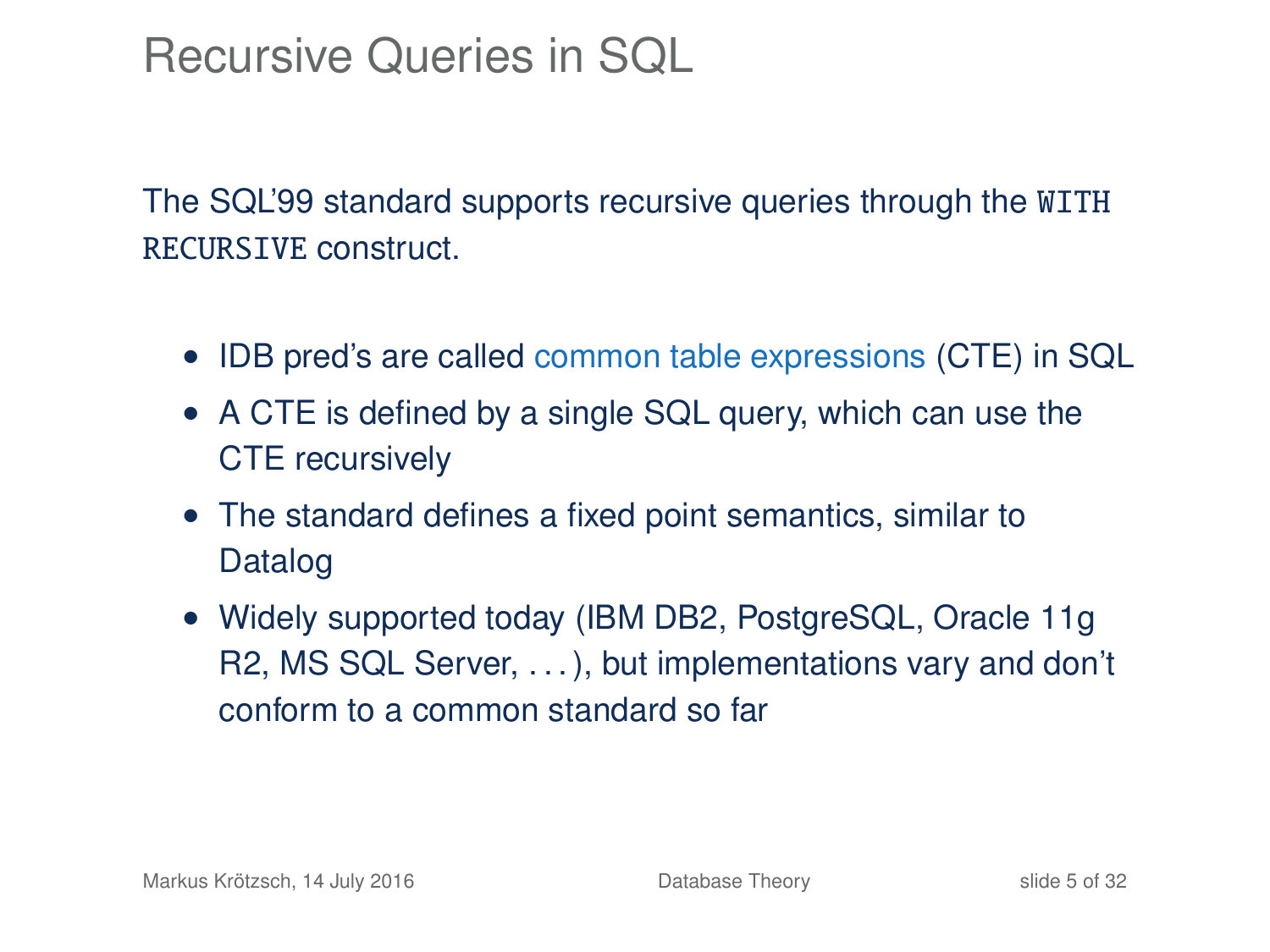Recursive Queries in SQL: Example

Find all ancestors of Alice:

```
WITH RECURSIVE ancestor(young, old) AS (
        SELECT parent.young, parent.old FROM parent
      UNION ALL
        SELECT ancestor.young, parent.old
        FROM ancestor, parent
        WHERE ancestor.old = parent.vounq\lambdaSELECT * FROM ancestor WHERE ancestor.young = 'alice';
```
Notes:

- UNION ALL keeps duplicates, which leads to a multiset (bag) semantics that may cause termination problems.
- Many RDBMSs will fail to push the selection ancestor. young = 'alice' into the recursion; modifying the CTE definition to start from 'alice' would help them.

Markus Krötzsch, 14 July 2016 **[Database Theory](#page-0-0)** Slide 6 of 32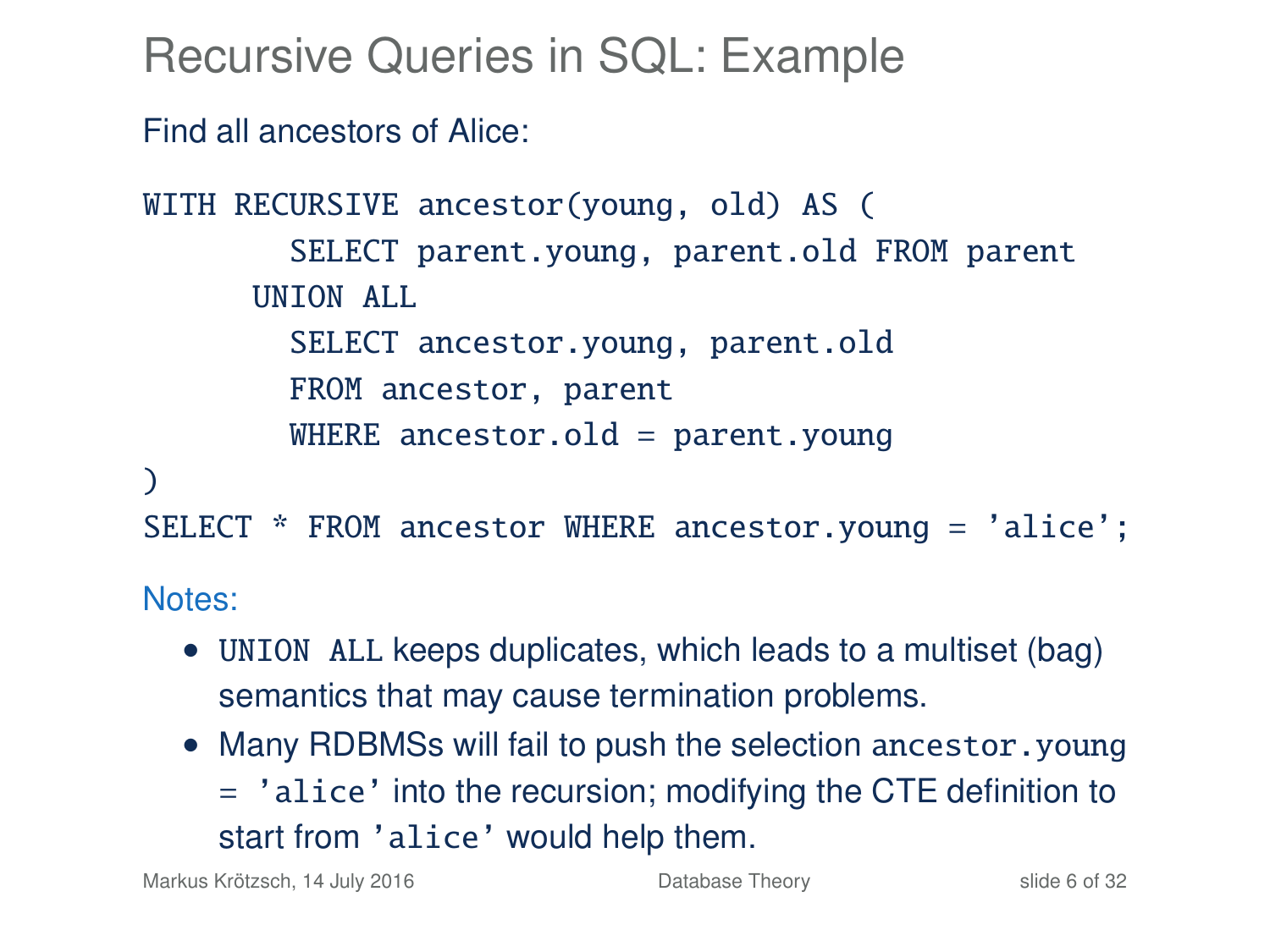### Expressive Power of Recursive SQL

The expressive power of recursive SQL is not easy to determine:

- A CTE uses only a single IDB predicate, but it can use unions
- UNION ALL enforces a multiset semantics
- SQL subsumes FO queries (including negation!)
- SQL has other features, e.g., adding numbers
- Specific RDBMSs have own extensions or restrictions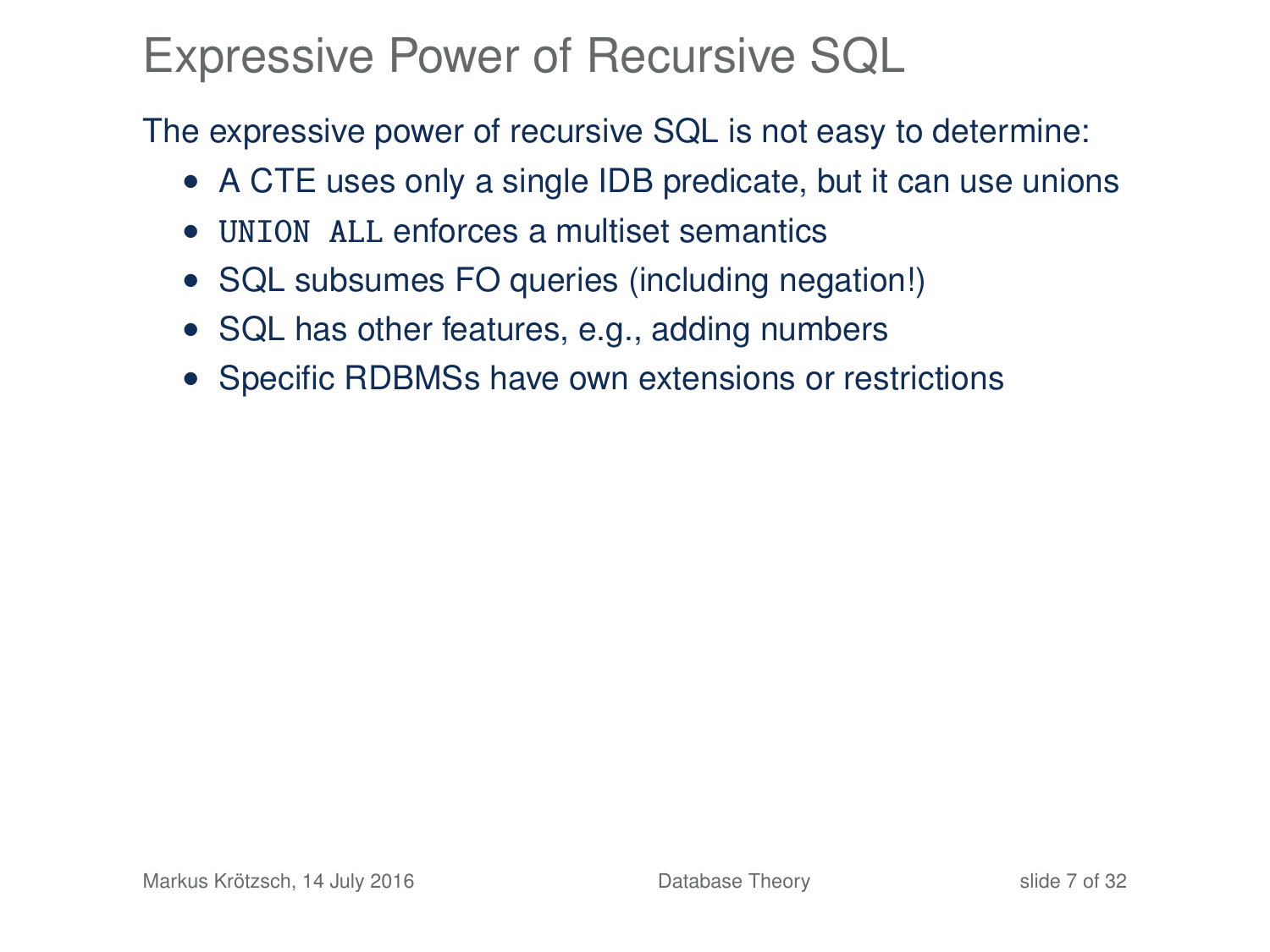### Expressive Power of Recursive SQL

The expressive power of recursive SQL is not easy to determine:

- A CTE uses only a single IDB predicate, but it can use unions
- UNION ALL enforces a multiset semantics
- SQL subsumes FO queries (including negation!)
- SQL has other features, e.g., adding numbers
- Specific RDBMSs have own extensions or restrictions

Some relevant questions:

- Can I use negation to filter duplicates during recursion? SQL allows this, but implementations like MS SQL Server return wrong results when trying this (unsuitable implementation approach that operates "depth-first" tuple-by-tuple using separate "stacks").
- Can I use the CTE more than once in a recursive term? SQL allows this, but not all RDBMSs support it. Many RDBMSs that allow it do not seem to implement it correctly (e.g., PostgreSQL 8.4, according to online documentation).

Markus Krötzsch, 14 July 2016 **[Database Theory](#page-0-0)** Slide 8 of 32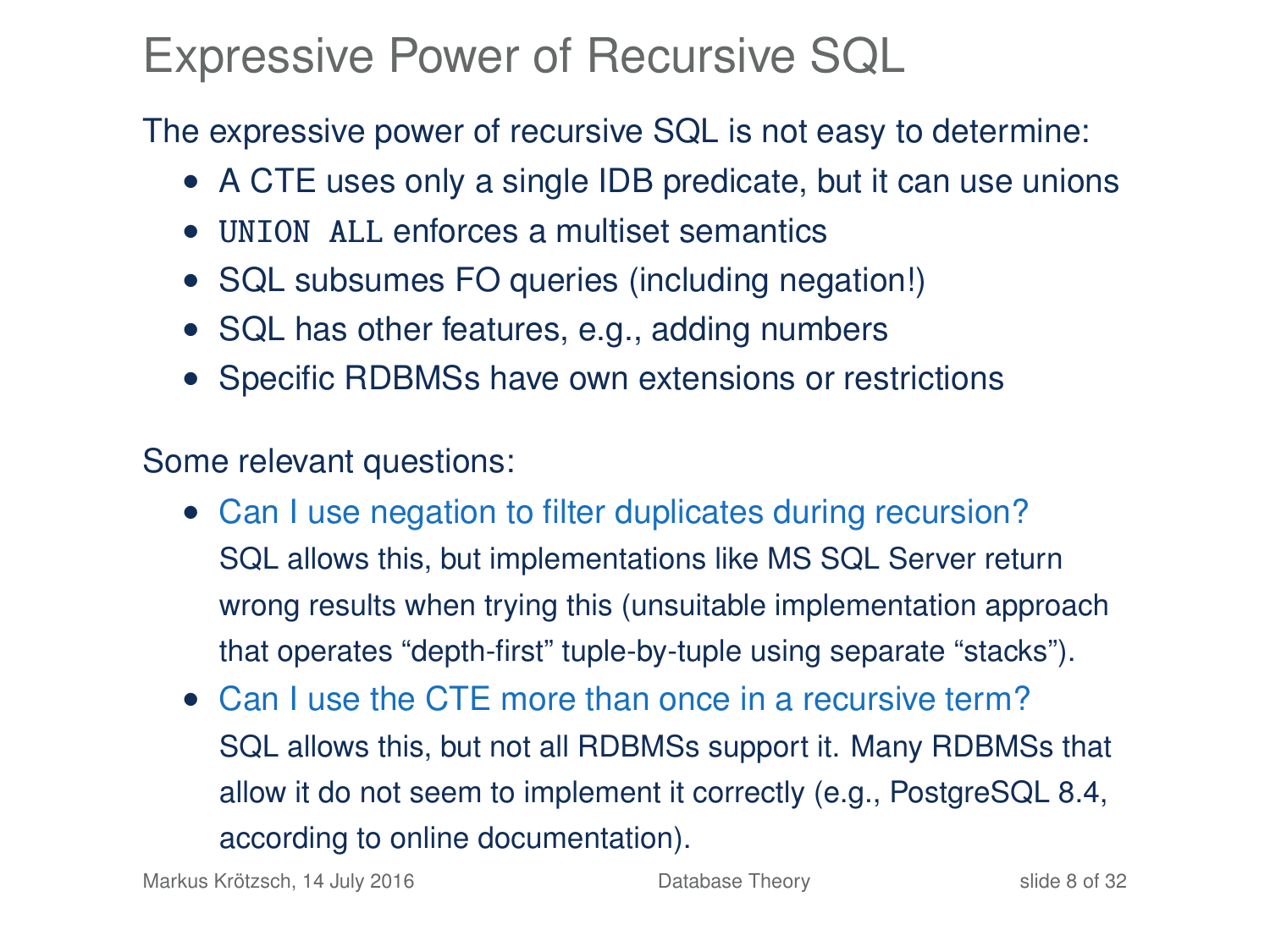### Expressive Power of Recursive SQL (2)

### SQL is too powerful for a declarative recursive query language:

- Combination of negation and recursion is hard to define and implement.
- Functions such as addition can extend the active domain.
- $\rightarrow$  non-declarative approach to recursion (Turing complete)
- $\rightarrow$  all implementations allow non-terminating queries

With care, one can still formulate sane queries.

Expressive power in terms of Datalog:

- Minimal: linear Datalog with bounded recursion depth (can still be useful, e.g., for navigating hierarchies)
- Maximal: arbitrary semi-positive Datalog with successor order, and beyond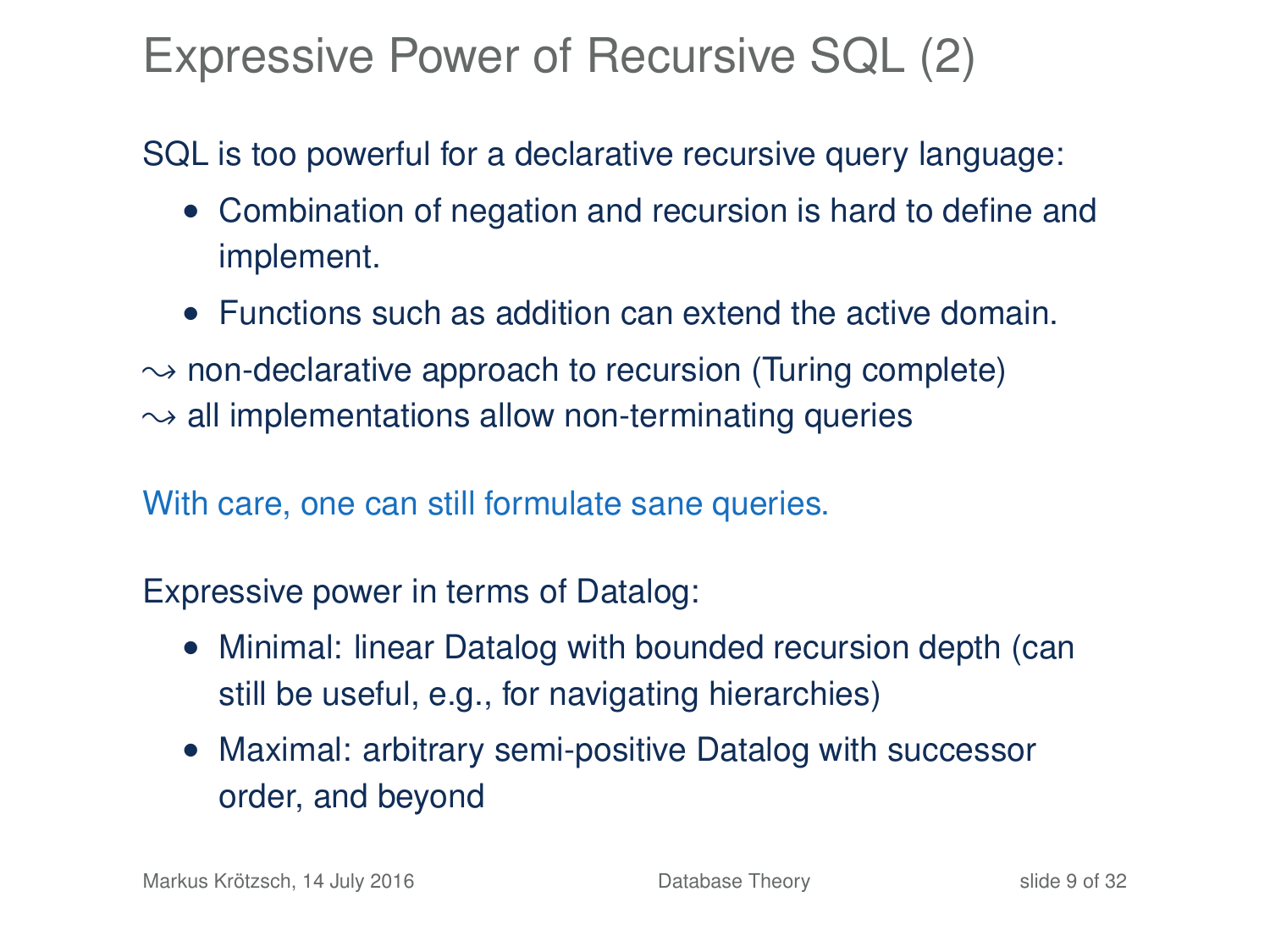# Recursion in SQL: Conclusions

Mixed picture of recursion in SQL:

- SQL'99 supports arbitrary Datalog
- Practical implementations are ad hoc and rather limited
- No simple & terminating queries with unbounded recursion
- Some implementations seem to support at least linear Datalog in a clean way

(e.g., PostgreSQL supports UNION and duplicate elimination in recursive CTEs, using a special case of semi-naive evaluation)

• Online documentation mostly fails to clarify restrictions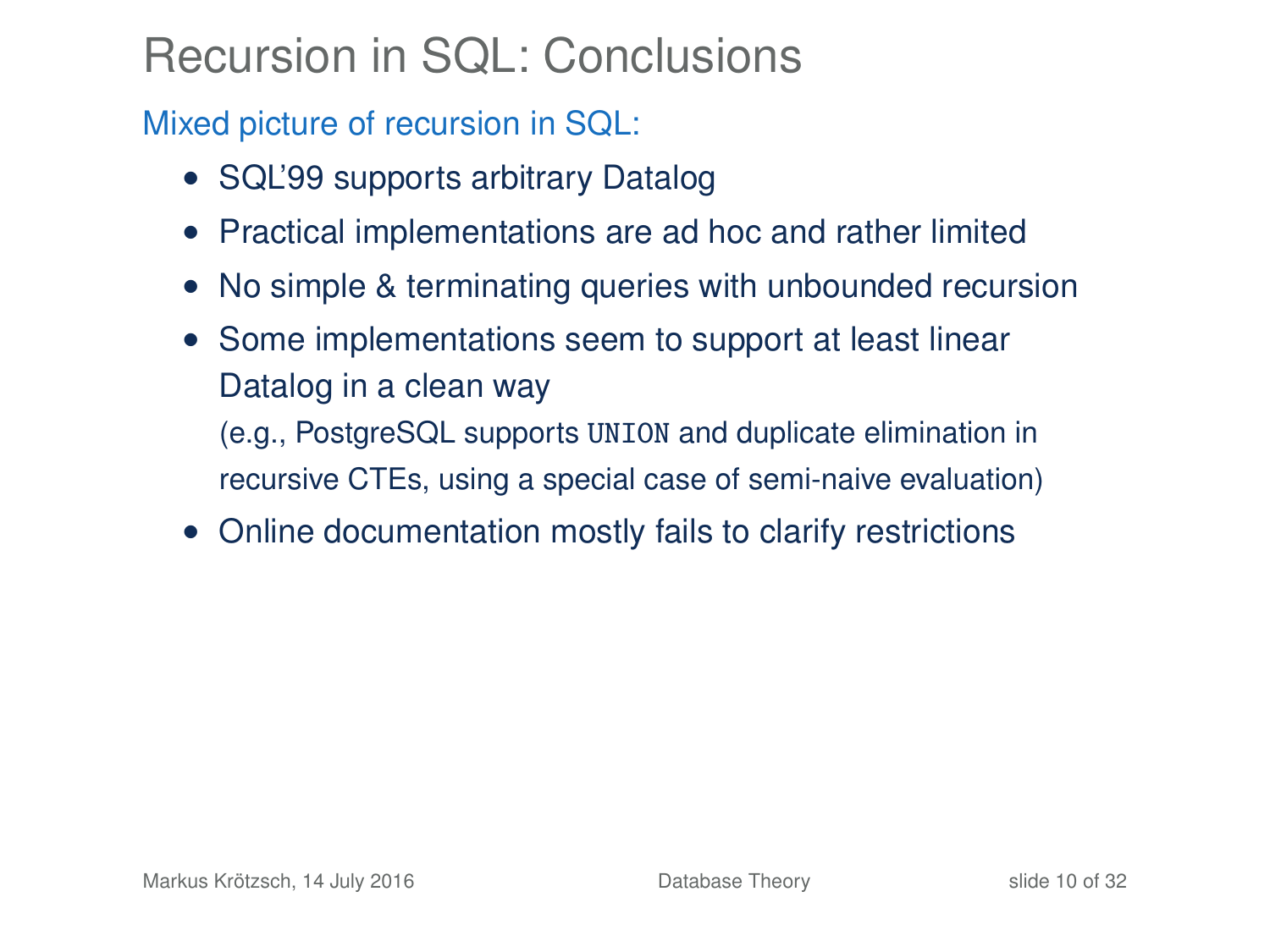# Recursion in SQL: Conclusions

Mixed picture of recursion in SQL:

- SQL'99 supports arbitrary Datalog
- Practical implementations are ad hoc and rather limited
- No simple & terminating queries with unbounded recursion
- Some implementations seem to support at least linear Datalog in a clean way

(e.g., PostgreSQL supports UNION and duplicate elimination in recursive CTEs, using a special case of semi-naive evaluation)

• Online documentation mostly fails to clarify restrictions

### Recursive CTEs are not the only option:

- Oracle has a proprietary SQL extension CONNECT BY
- similar to Transitive Closure operator in FO queries
- designed for linear recursion

### Oracle speaks of "subquery factoring" when using CTEs.

Markus Krötzsch, 14 July 2016 **[Database Theory](#page-0-0)** Slide 11 of 32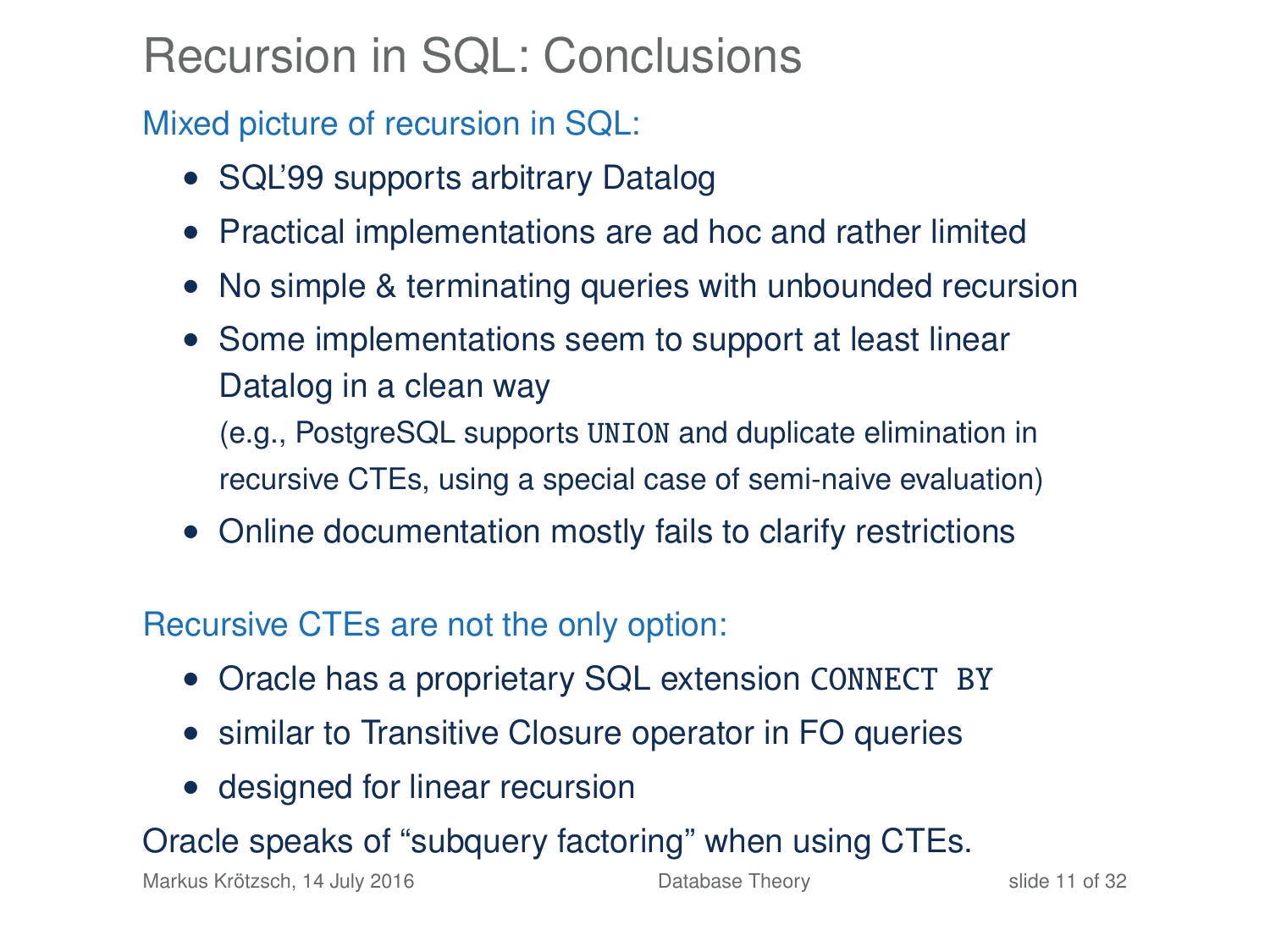### Practical Recursion Beyond SQL

SQL support for recursion is a bit shaky  $\rightarrow$  how about other types of DBMSs?

Recursion plays a role in a number of distinct areas, including:

- Datalog implementations
- XQuery and XPath query languages for XML
- SPARQL query language for RDF
- Graph query languages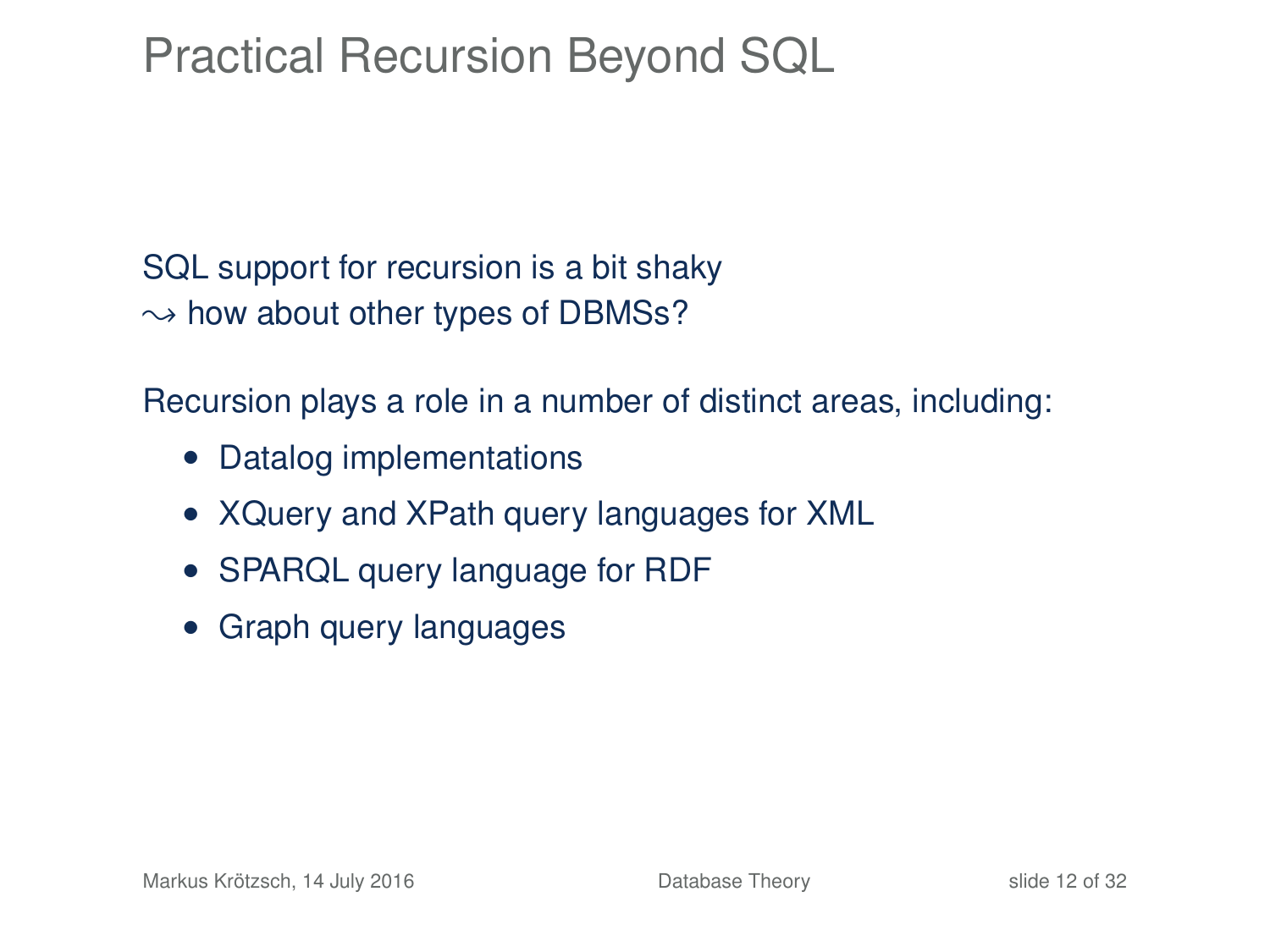### Review: Datalog Implementation in Practice

Dedicated Datalog engines as of 2016 (probably incomplete):

- RDFox Fast in-memory RDF database with runtime materialisation and updates (academic)
- VLog Fast in-memory Datalog materialisation with bindings to several databases, including RDF and RDBMS (academic)
- LogicBlox Big data analytics platform that uses Datalog rules (commercial)
- DLV Answer set programming engine with good performance on Datalog programs (commercial)
- Datomic Distributed, versioned database using Datalog as main query language (commercial)
- SociaLite and EmptyHeaded Datalog-based languages and engines for social network analysis (academic)
- DeepDive Data analysis platform with support for Datalog-based language "DDlog" (academic)
- Many RDF databases support rule-based materialisation, sometimes with restrictions or only as offline preprocessing; e.g., Stardog (commercial), OWLIM (commercial), Jena (free)

 $\rightarrow$  Extremely diverse tools for very different requirements

Markus Krötzsch, 14 July 2016 **[Database Theory](#page-0-0)** Slide 13 of 32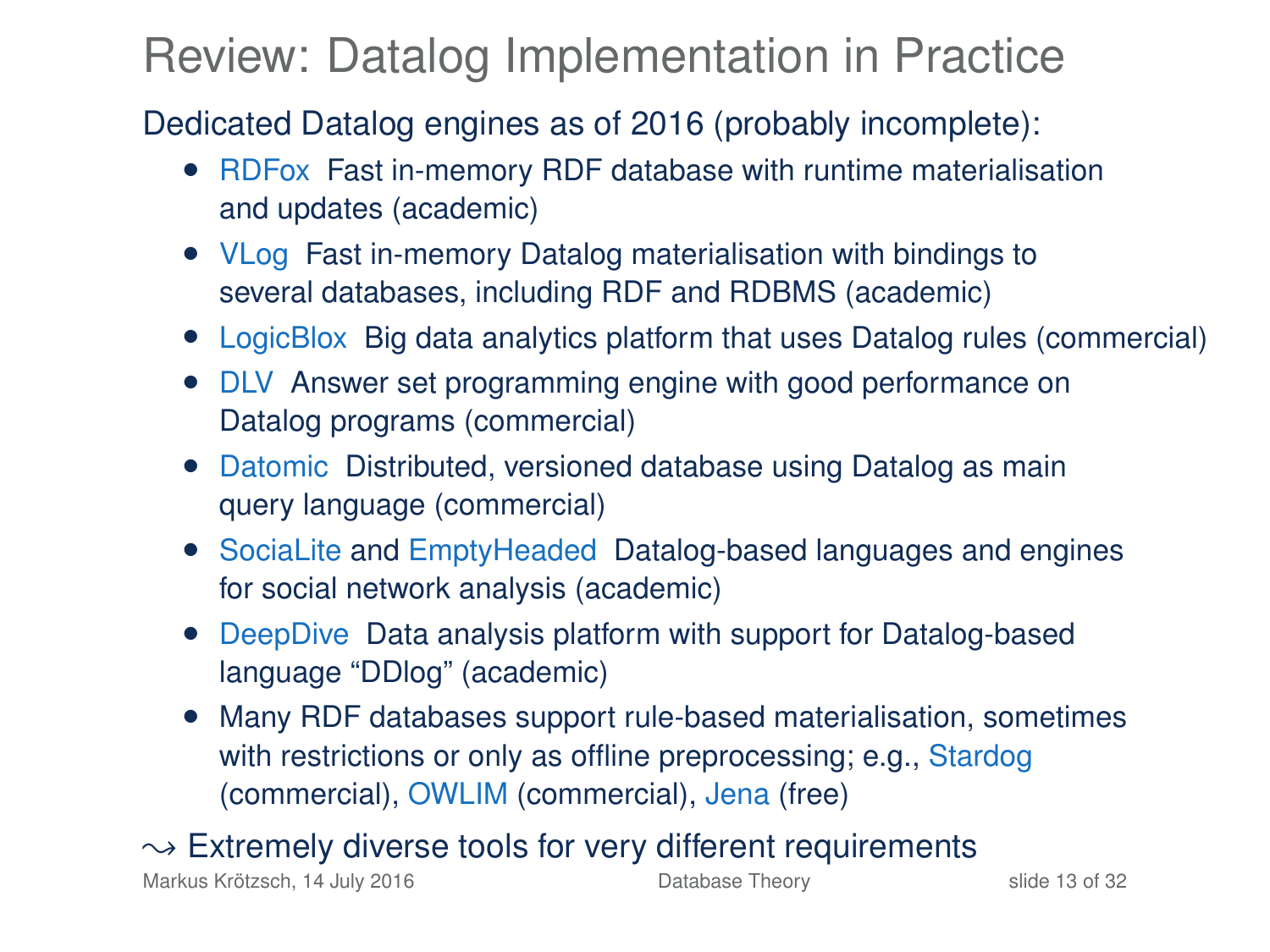# Querying RDF Graphs with SPARQL

#### SPARQL Protocol and RDF Query Language

- Query language for RDF graphs (roughly labelled, directed graphs)
- W3C standard, currently in version 1.1 (2013)
- Widely used for accessing RDF databases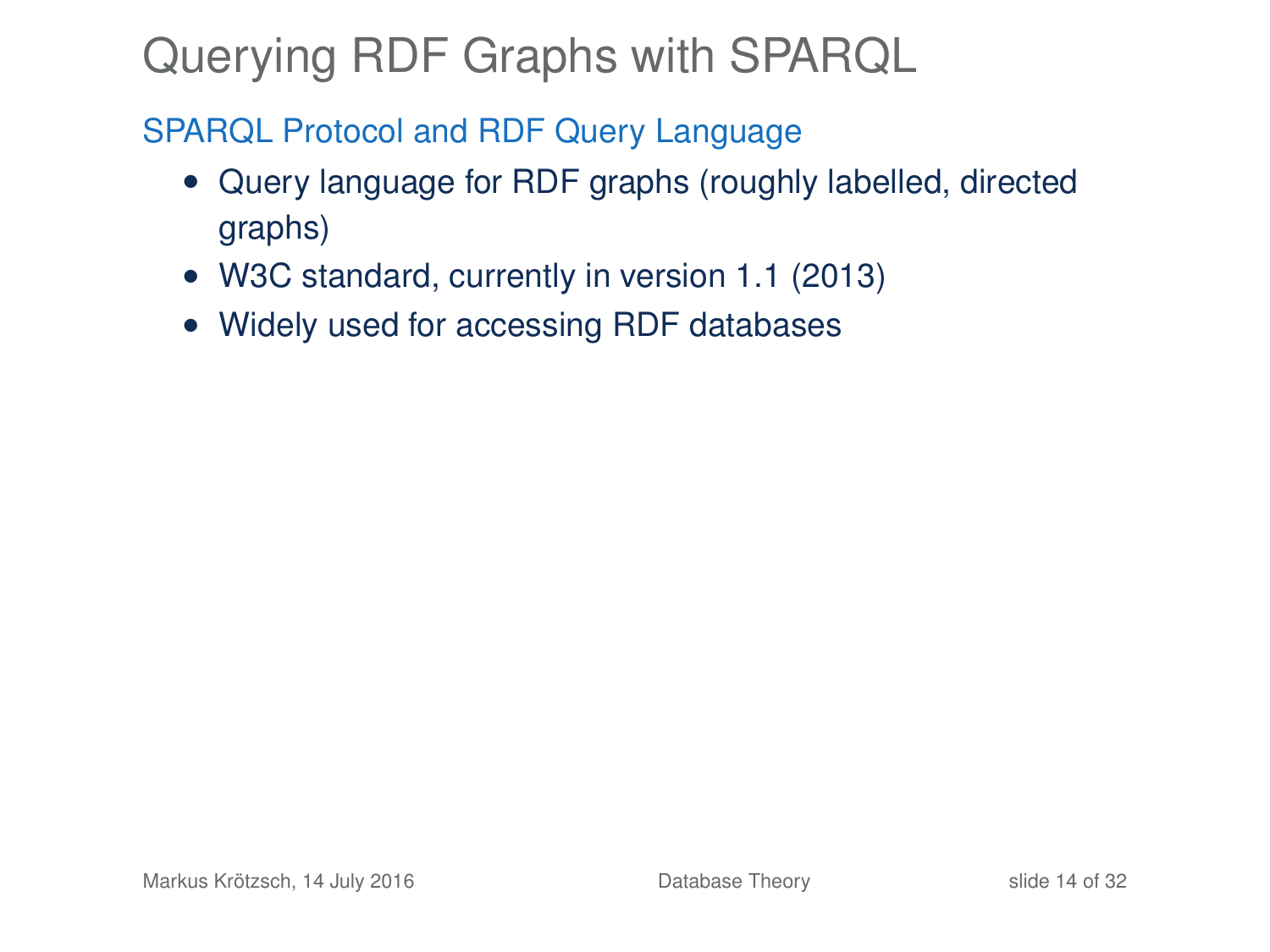# Querying RDF Graphs with SPARQL

### SPARQL Protocol and RDF Query Language

- Query language for RDF graphs (roughly labelled, directed graphs)
- W3C standard, currently in version 1.1 (2013)
- Widely used for accessing RDF databases

Structure of a simple SPARQL query:

SELECT <variable list> WHERE { <pattern> }

- $\bullet$  <pattern> is a basic graph pattern: a list of "triples" of the form "subject predicate object ." (denoting an edge from subject to object labelled by predicate)
- Patterns may contain variables (marked by prefix ?) that can be selected
- Many other features (more complex conditions in queries, limit & offset, grouping & aggregation, . . . )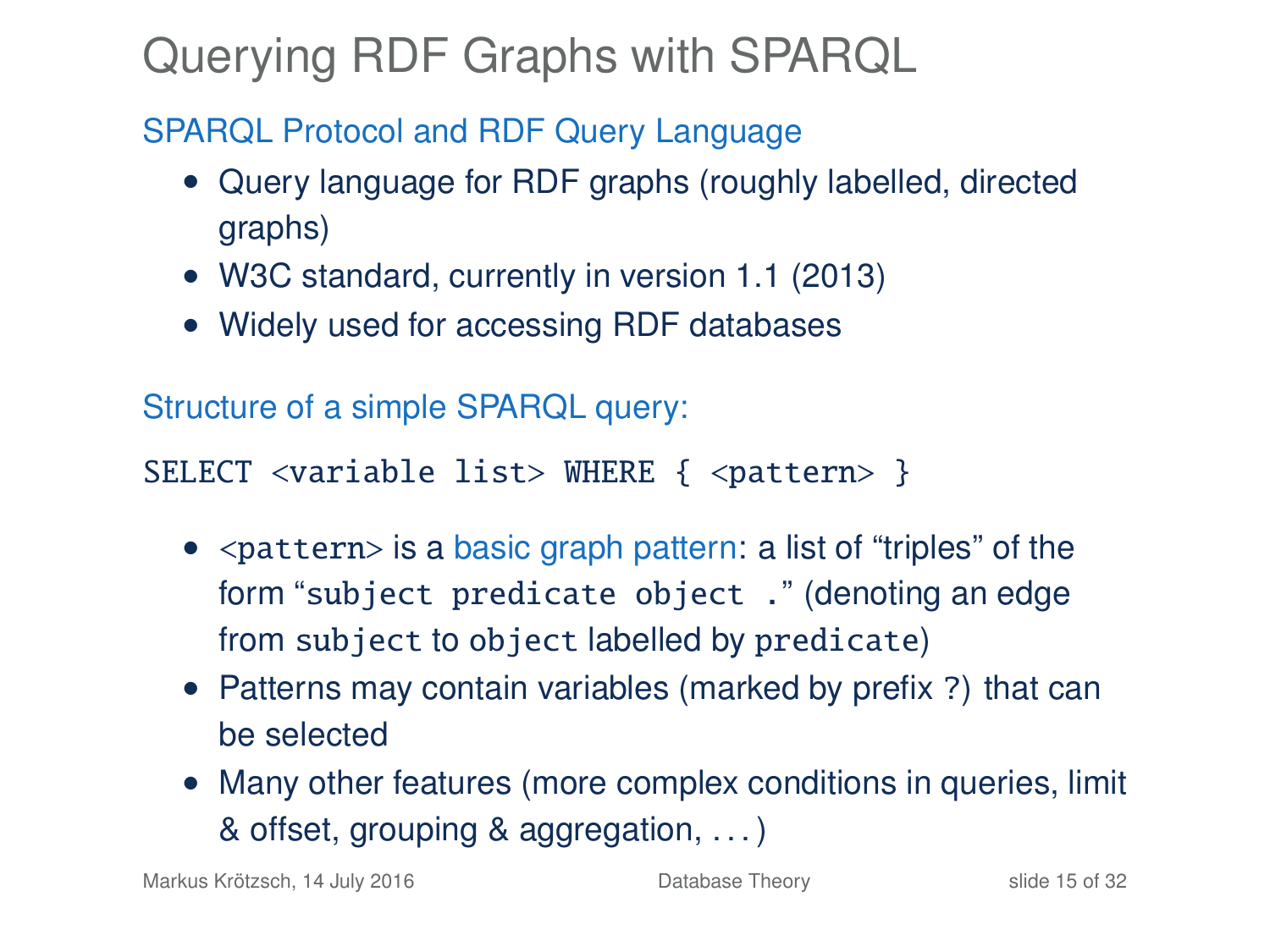# SPARQL Query Example

Find people whose parents were born in the same city in Saxony, and return them together with that city:

```
PREFIX ex: <http://example.org/>
SELECT ?person ?city
WHERE {
    ?person ex:hasMother ?mother .
    ?person ex:hasFather ?father .
    ?mother ex:bornIn ?city .
    ?father ex:bornIn ?city .
    ?city ex:locatedIn ex:Saxony .
}
```
Essentially a conjunctive query with ternary EDB predicates written in a simple text-based syntax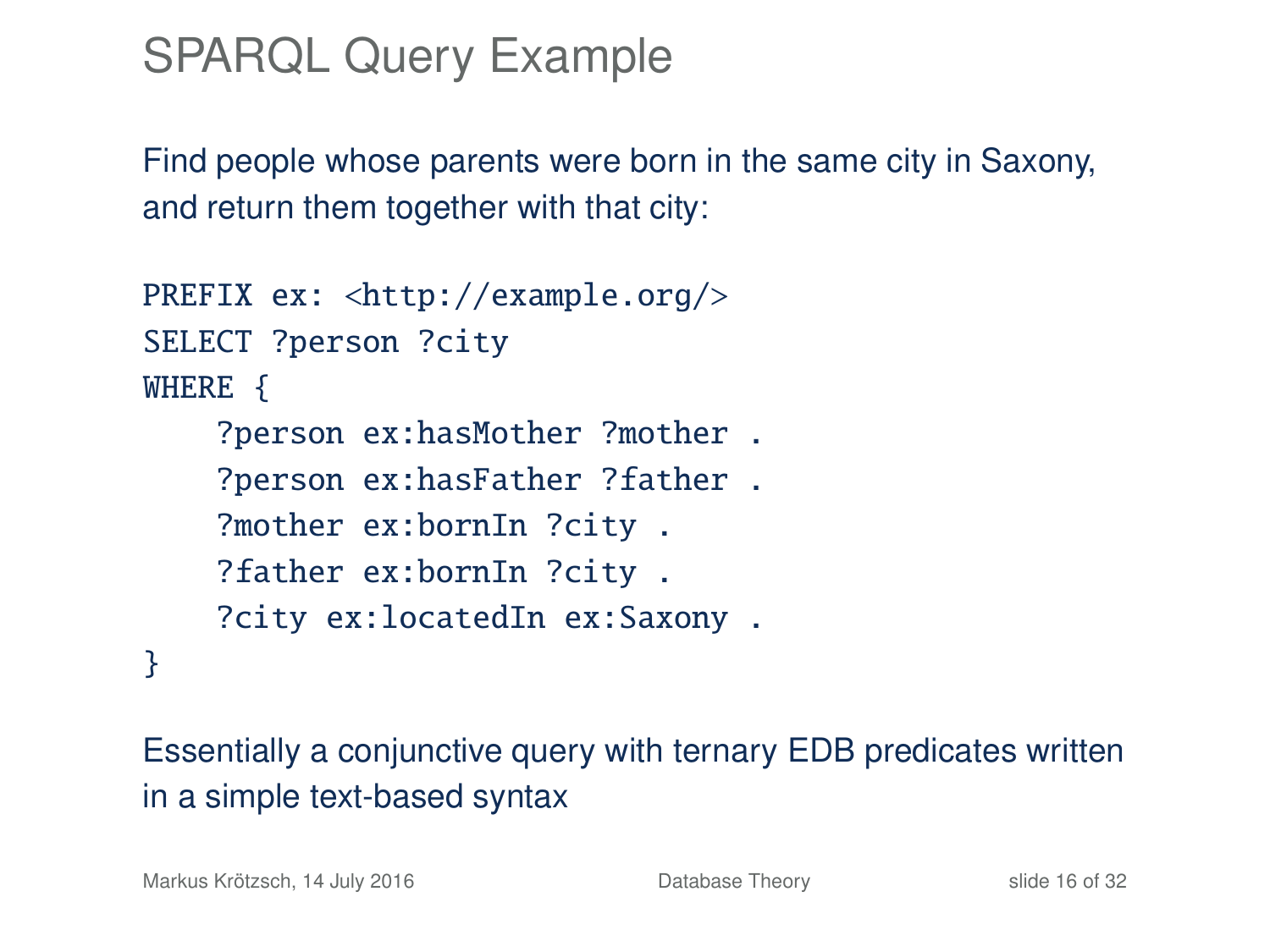# SPARQL and Recursion

Since version 1.1, SPARQL supports C2RPQs: Property Path Expressions

Regular expression syntax:

- Single letter: name (URI) of a property (predicate) in RDF
- Converse  $\ell^-$  of letter  $\ell$  is written as  $\hat{\ell}$
- Sequence  $(\circ)$  is /, alternative  $(+)$  is |, zero-or-more is  $*$
- Other features: optional ?, one-or-more +, atomic negation !

Example:

```
PREFIX ex: <http://example.org/>
SELECT ?person ?ancestor
WHERE {
  ?person ( (ex:hasMother|ex:hasFather)+ ) ?ancestor .
}
```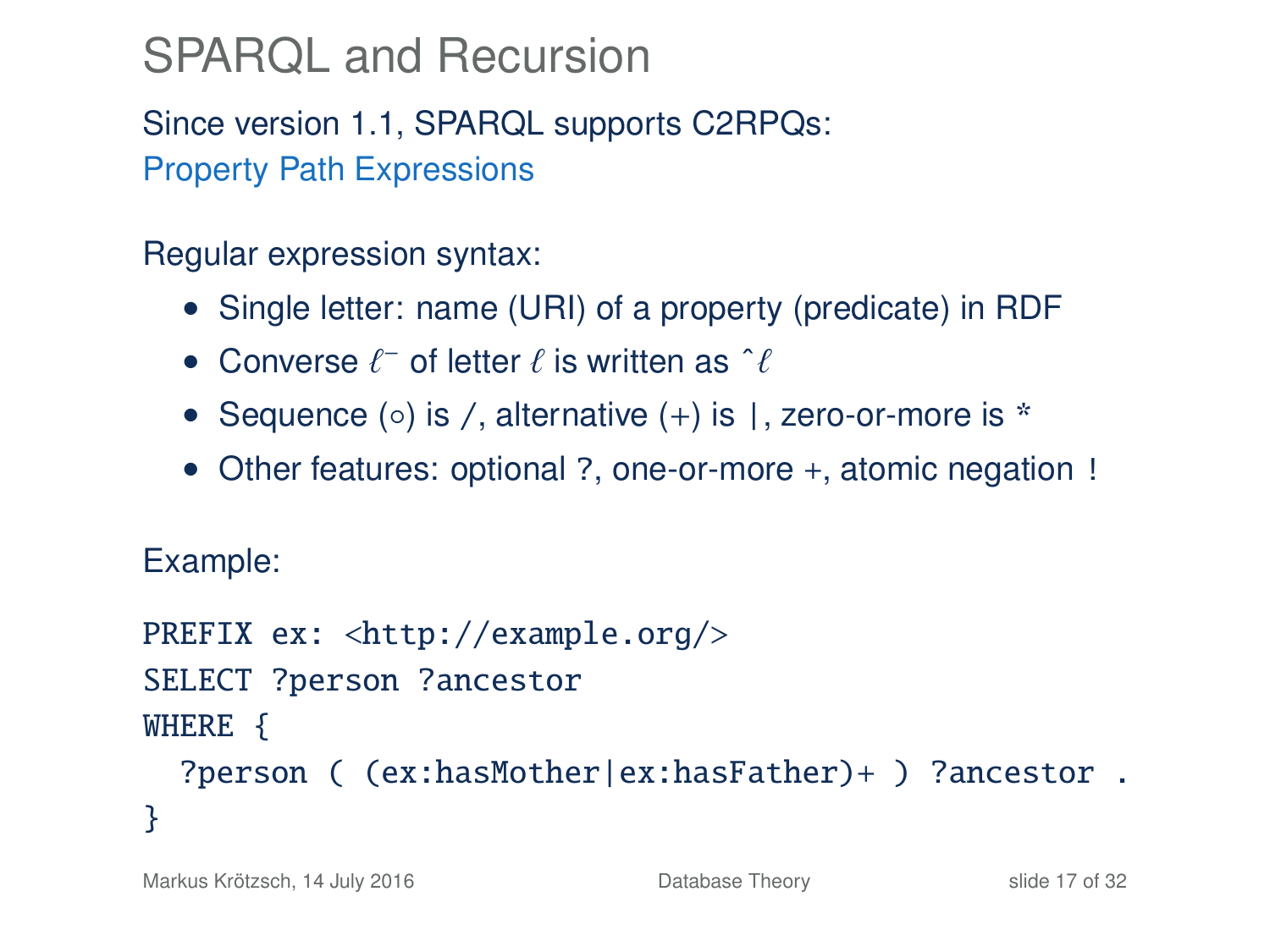### Recursion in SPARQL: Conclusions

#### Widely supported feature of most modern RDF databases

- Set-based semantics that agrees with C2RPQs
- Typically implemented in a declarative way (no operational extensions)
- Guaranteed to terminate, given sufficient resources
- Performance depends on implementation and data (not all implementations have a good optimiser for property paths)
- Example implementations: BlazeGraph, OpenLink Virtuoso, Stardog, ...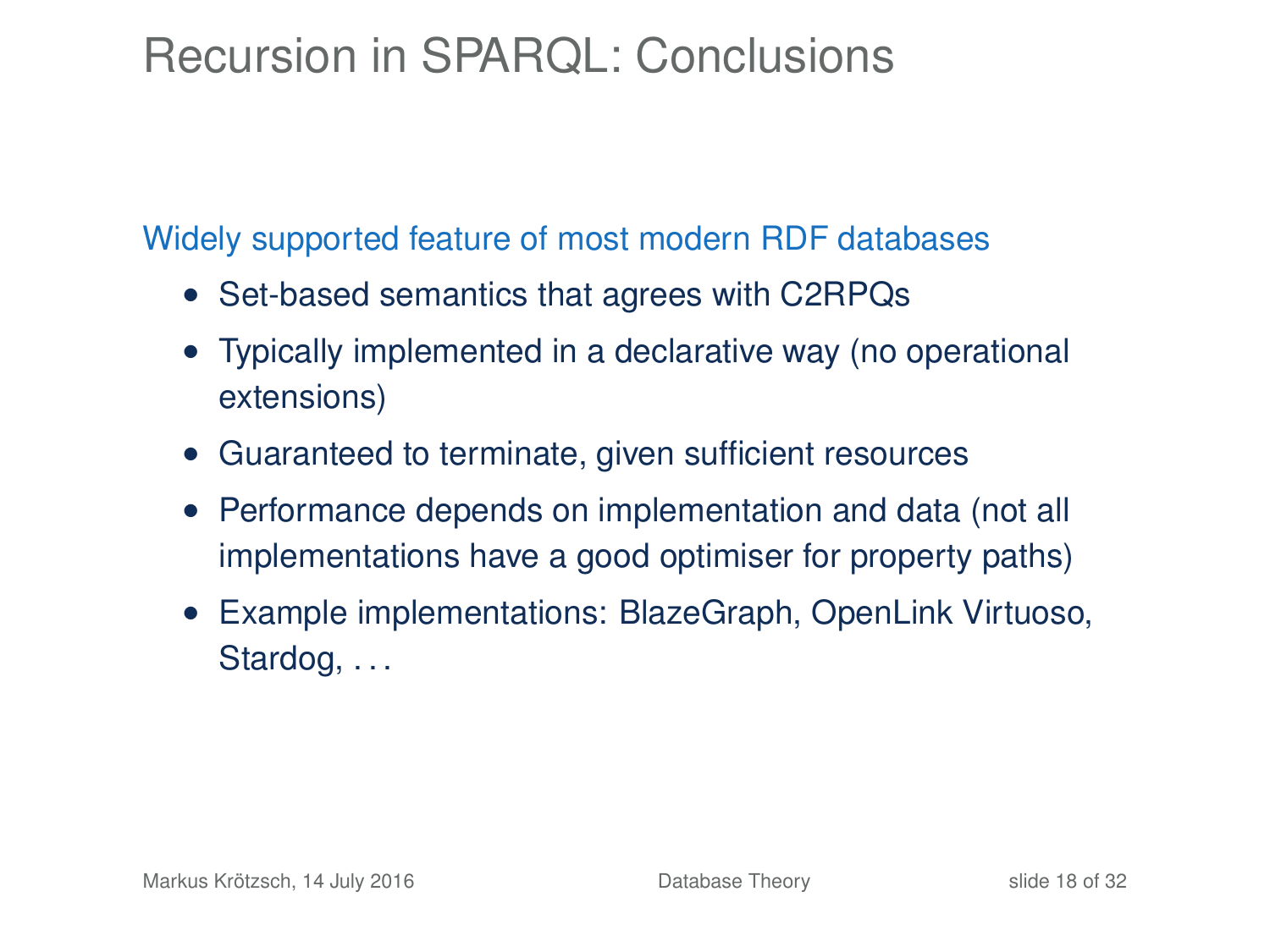Recursion in other Graph Databases

Graph databases support recursive queries, but there is no standard query language

 $\rightarrow$  sometimes not fully clear what is supported/moving target

Example: Cypher query language in Neo4J

```
MATCH (p)-[r:HasMother|HasFather*]->(a)WHERE p.name='Alice'
RETURN p,r,a
```
- Support for retrieving matched paths (r in example)
- Additional graph search features (shortest path, limited recursion, etc.)
- No full support for RPQs, since stars cannot be applied to complex expressions
- Purportedly query matching is based on isomorphism rather than homomorphism (non-standard behaviour)

Markus Krötzsch, 14 July 2016 **[Database Theory](#page-0-0)** Slide 19 of 32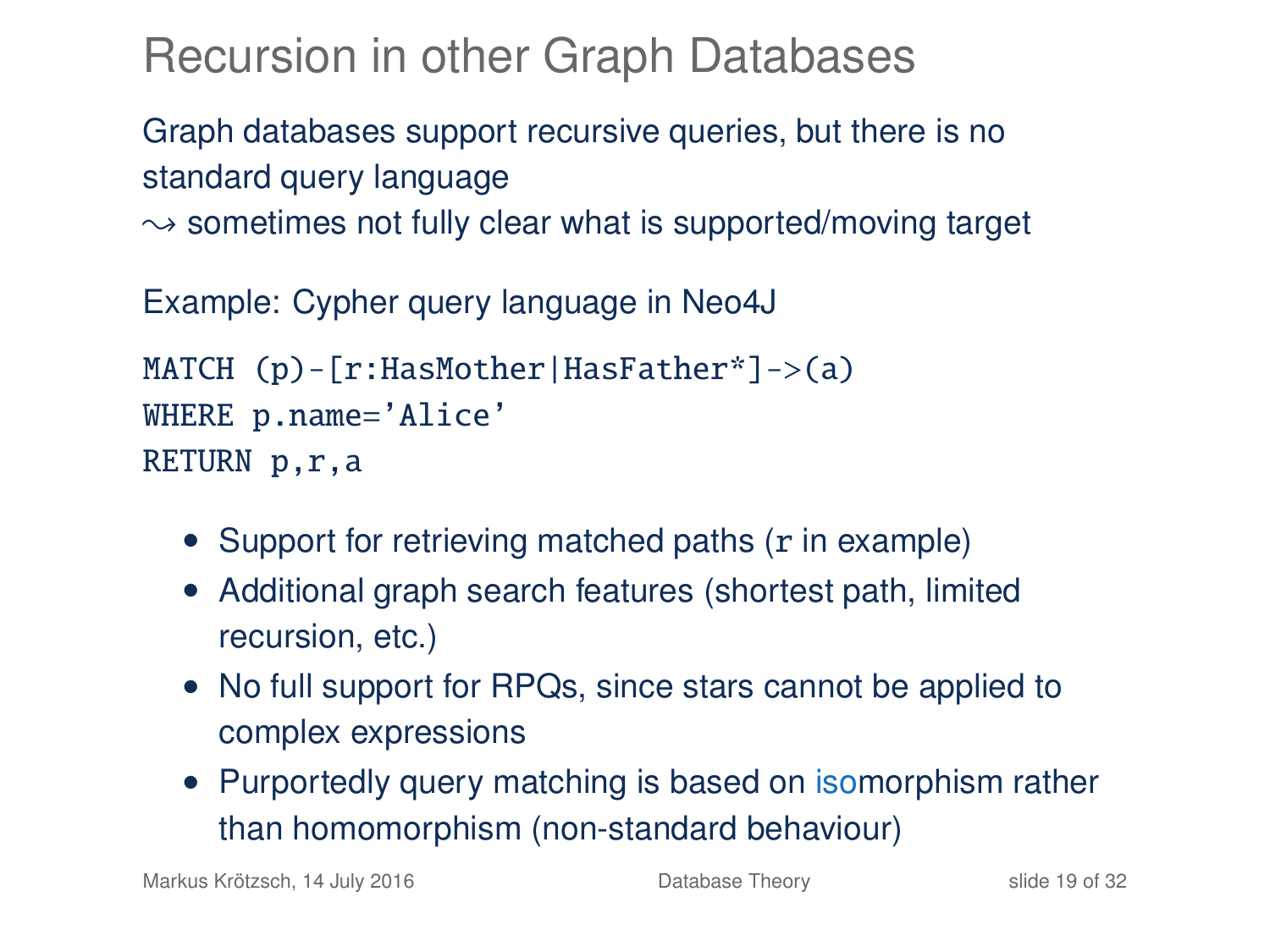# Recursion in XML Document Processing

### XML a W3C standard for a document markup language

- XML is used for markup and data representation
- XML documents can be interpreted under a tree-shaped Document Object Model (DOM)
- DOM tree is an ordered tree where each node has a type, and optionally also attribute values

The XML query language XPath defines ways to query XML DOMs

- W3C standard now in version 3.0 (2014); many practical implementations based on XPath 1.0
- Key concept: expressions to select (query) nodes and attributes in a DOM tree
- Recursion is important for navigating trees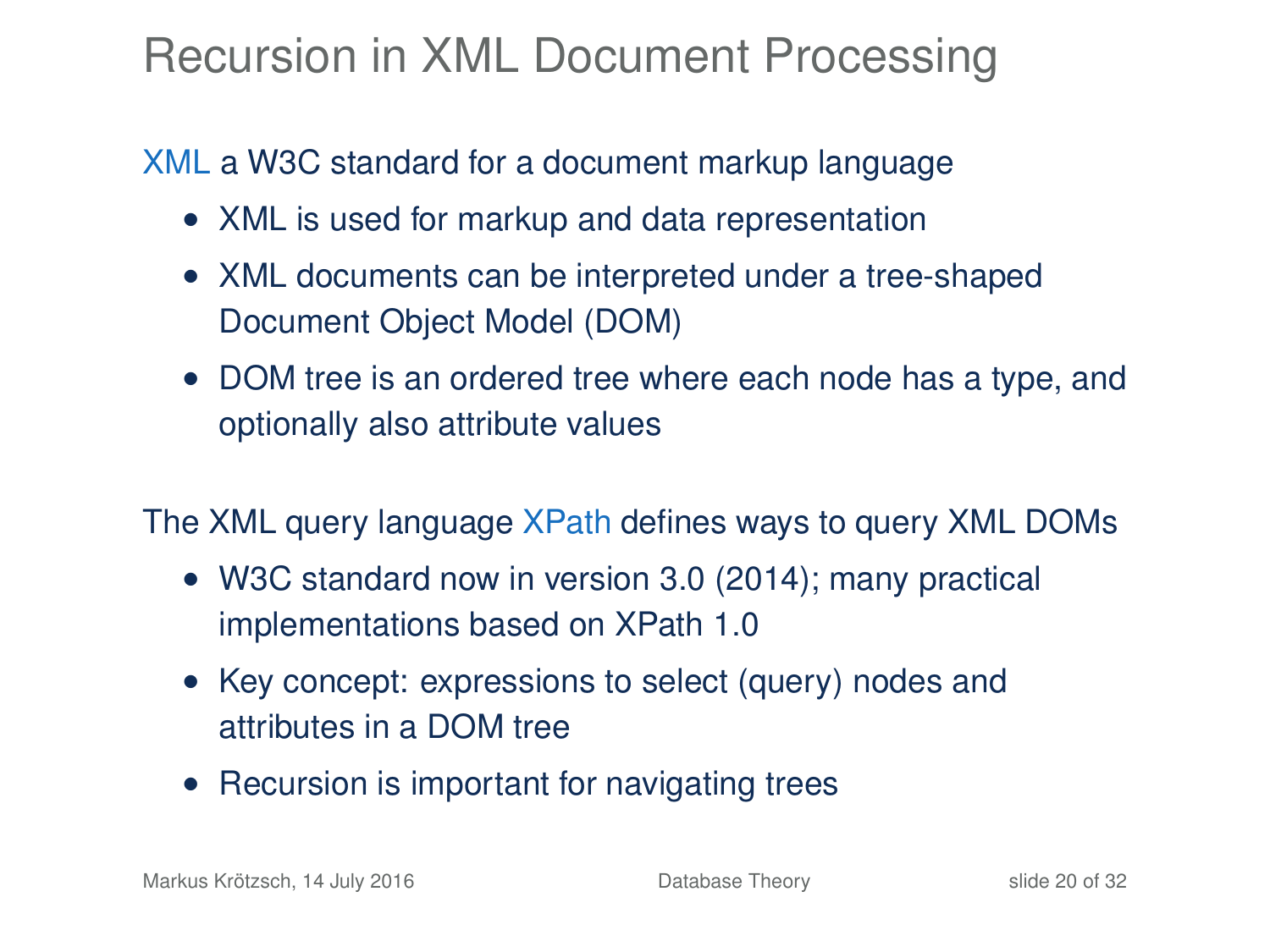# XPath Expression Examples

XPath expressions navigate the DOM tree by using natural binary relations among nodes, called axes, such as "child" and "descendant."

Example XPath expressions:

- /A/B nodes of type B that are children of a node of type A that is the root of the DOM tree
- A//C arbitrary descendants of the a node of type A that is the start node (context node) for the query
- //C[./D/E]/F nodes of type F that are the child of a node of type C anywhere in the DOM, where the C-node has a D child that has an E child.

There are many further features related to attribute selection and use of other axes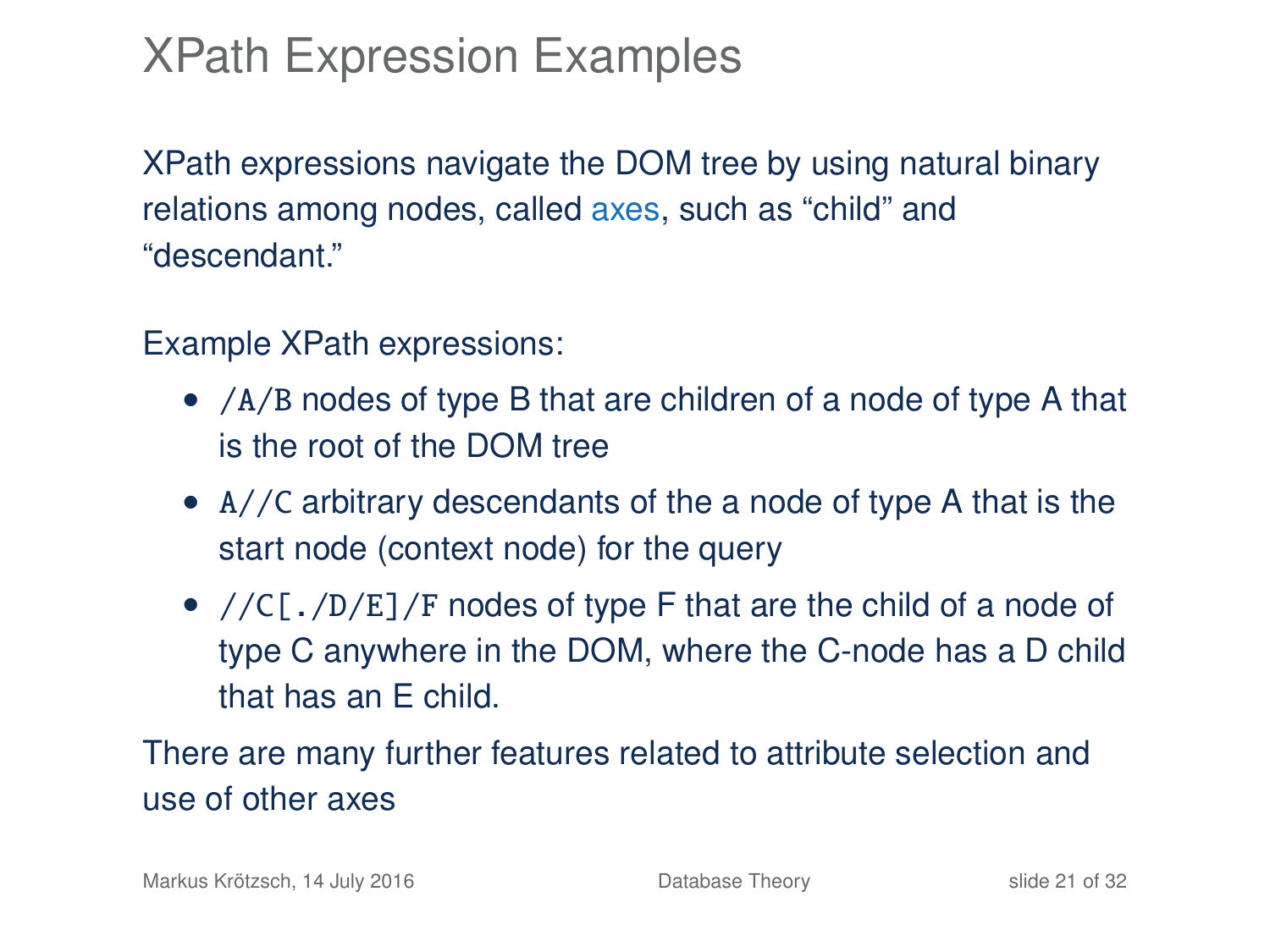### XPath: Expressive Power

#### XPath is related to 2RPQs

- There are some differences between DOM trees and words
- Many XPath location steps could be written in 2RPQ

Predicates in square brackets are used to test additional path-like conditions for a node

- Example: A[.//B] only matches A-type nodes that have a descendant of type B
- Corresponds to unary sub-2RPQs of the form ∃*y*.*E*(*x*, *y*) that test if a node *x* has an *E*-path to some other node
- $\rightarrow$  not expressible in (C)2RPQs without further extensions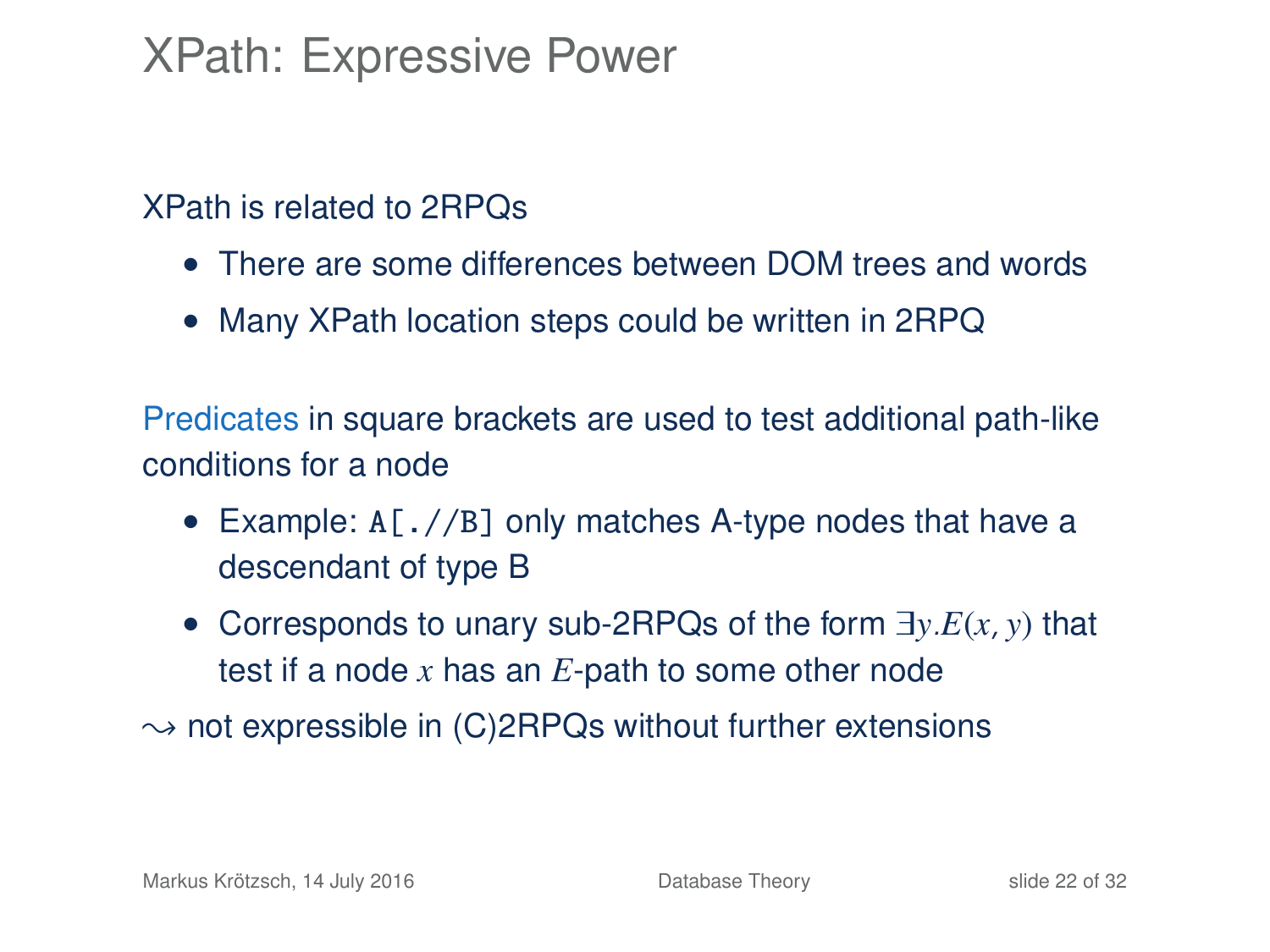## Recursion in XPath: Conclusions

XPath: XML navigation base on path queries

- Declarative, set-based semantics
- Standardised in several versions
- Many implementations (program libraries, some DBMS)
- Large number of features hard to analyse theoretically

Related approaches:

- XQuery: extension of XPath with computational features
- CSS Selectors: simple query language for navigating HTML documents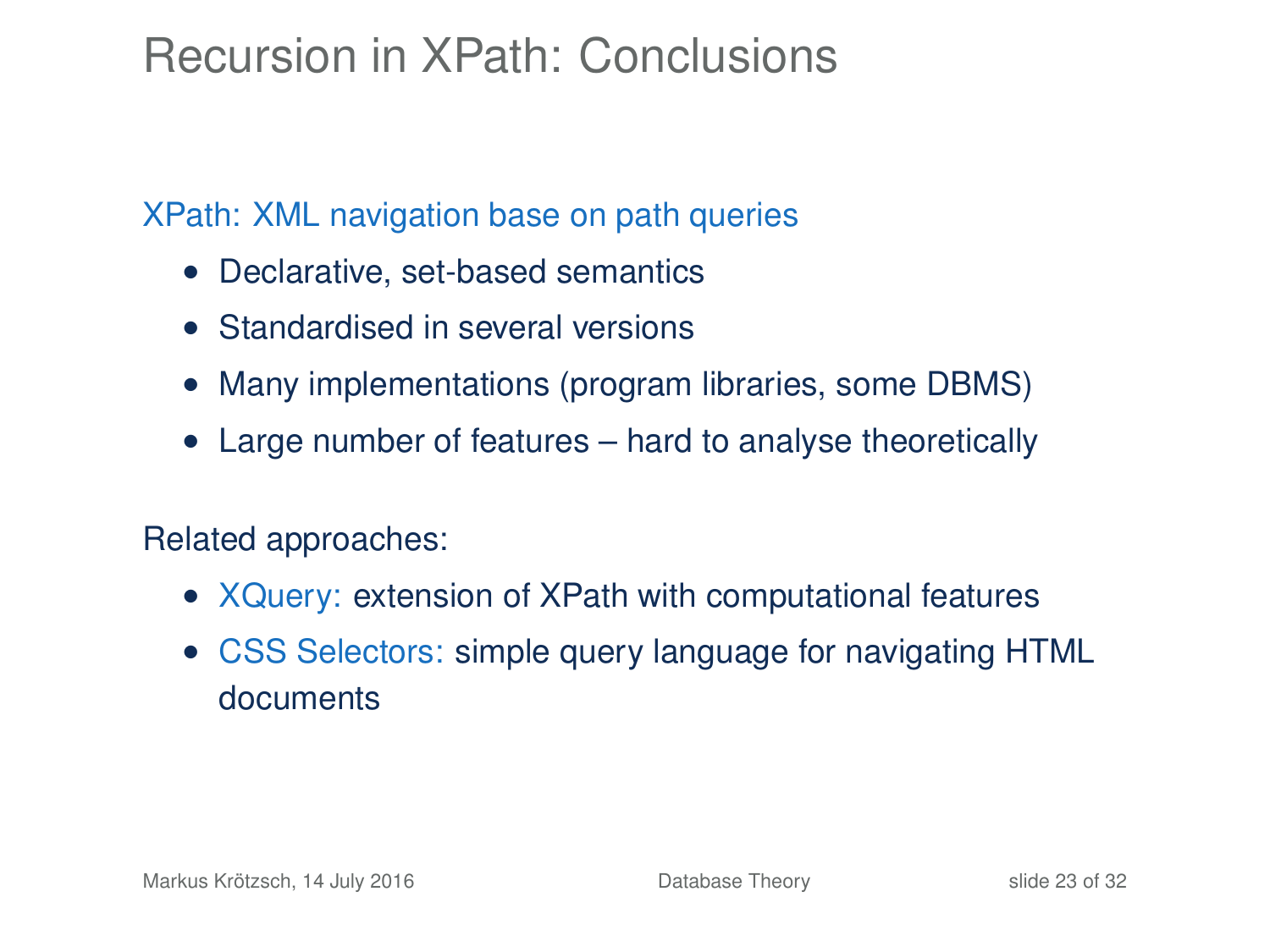# Summary and Outlook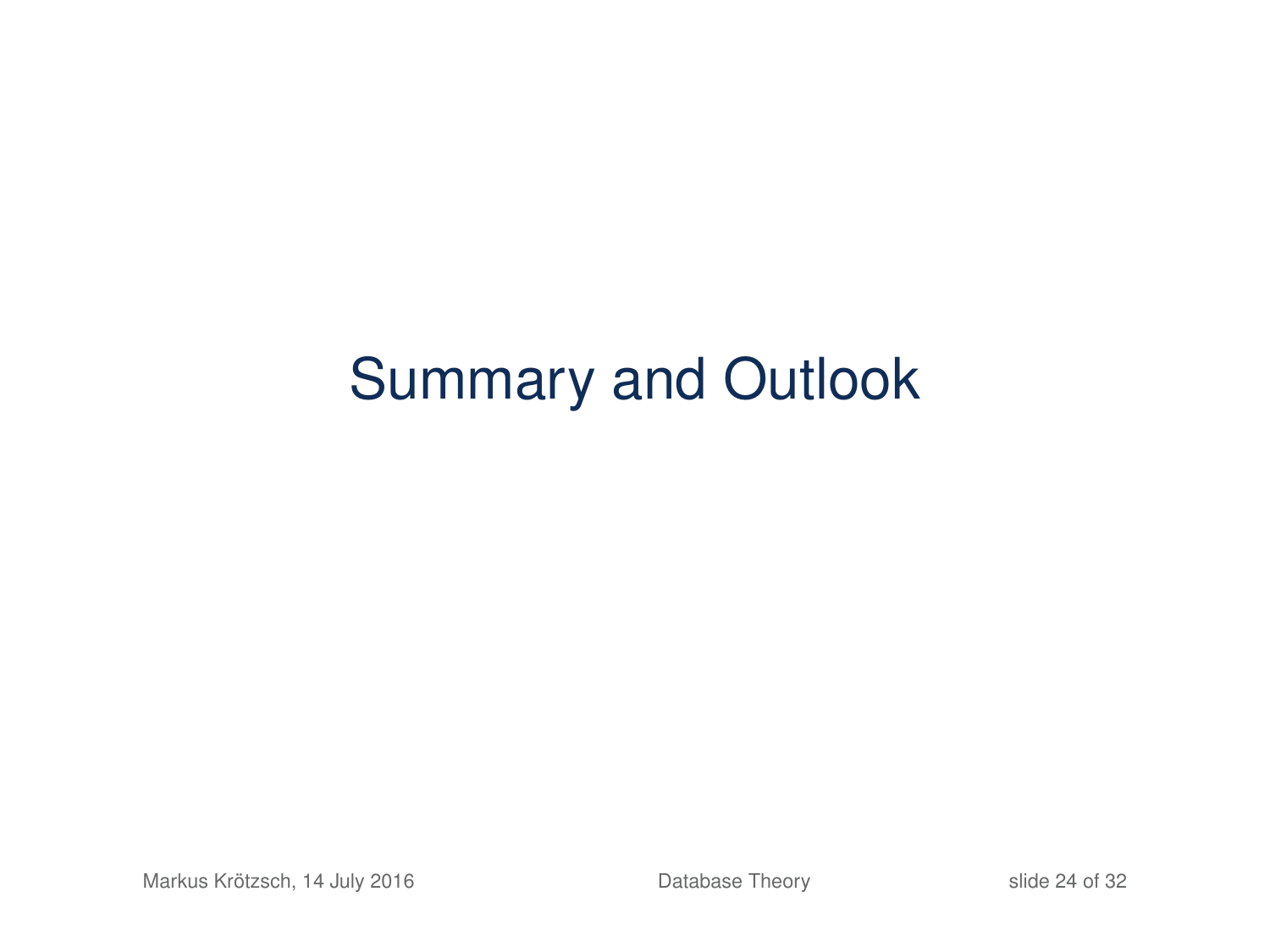### Summary

We have covered three main topics:

- first-order queries
- Datalog
- path query languages

looking at the following main aspects:

- expressive power
- complexity of query answering
- complexity/feasibility of perfect query optimisation
- some algorithmic approaches

### Equal focus on results and methods  $\rightarrow$  understanding why something holds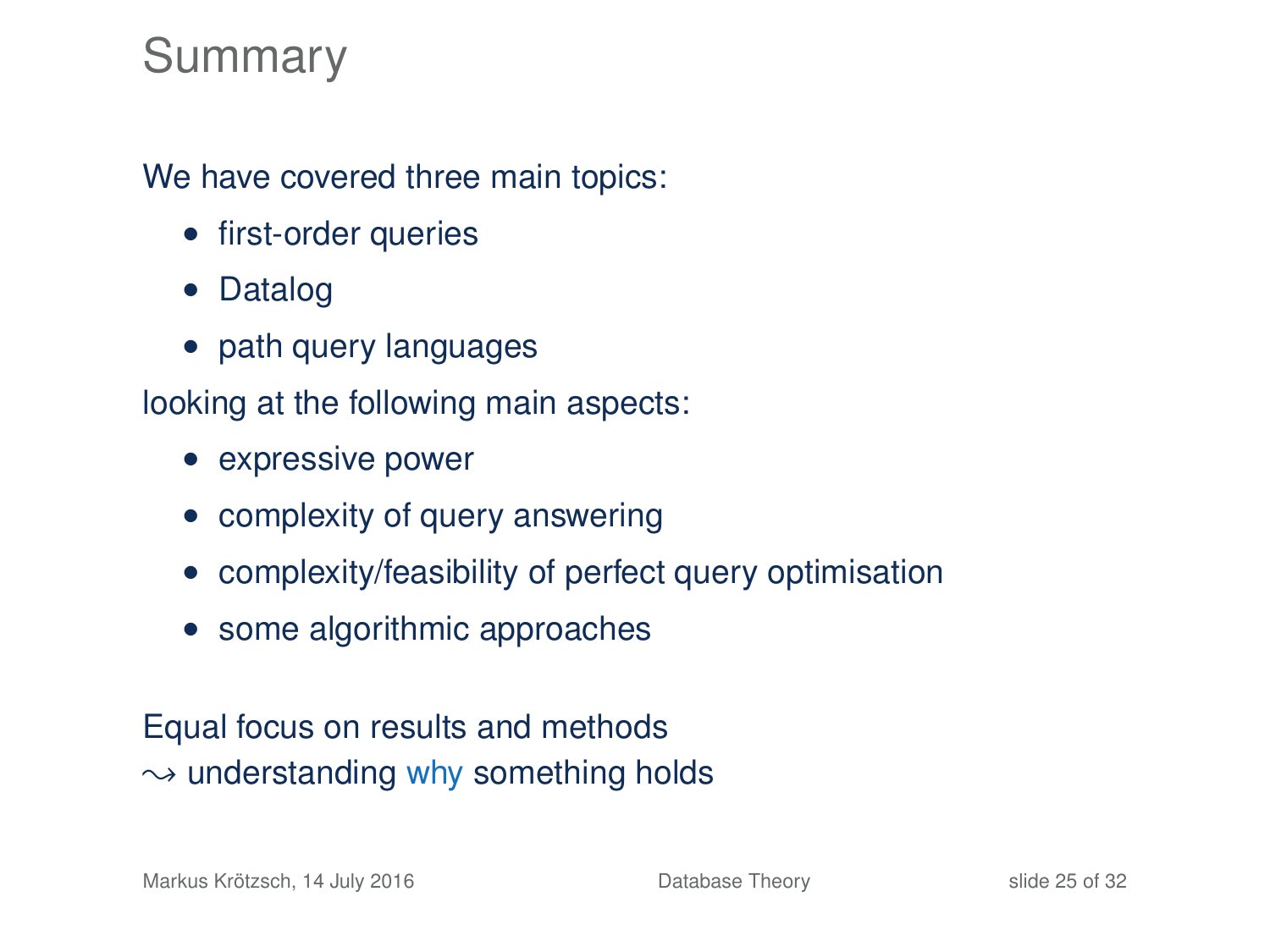# The Ultimate Big Picture



Legend: Data compl./Comb. & Query compl./Equivalence & containment/Emptiness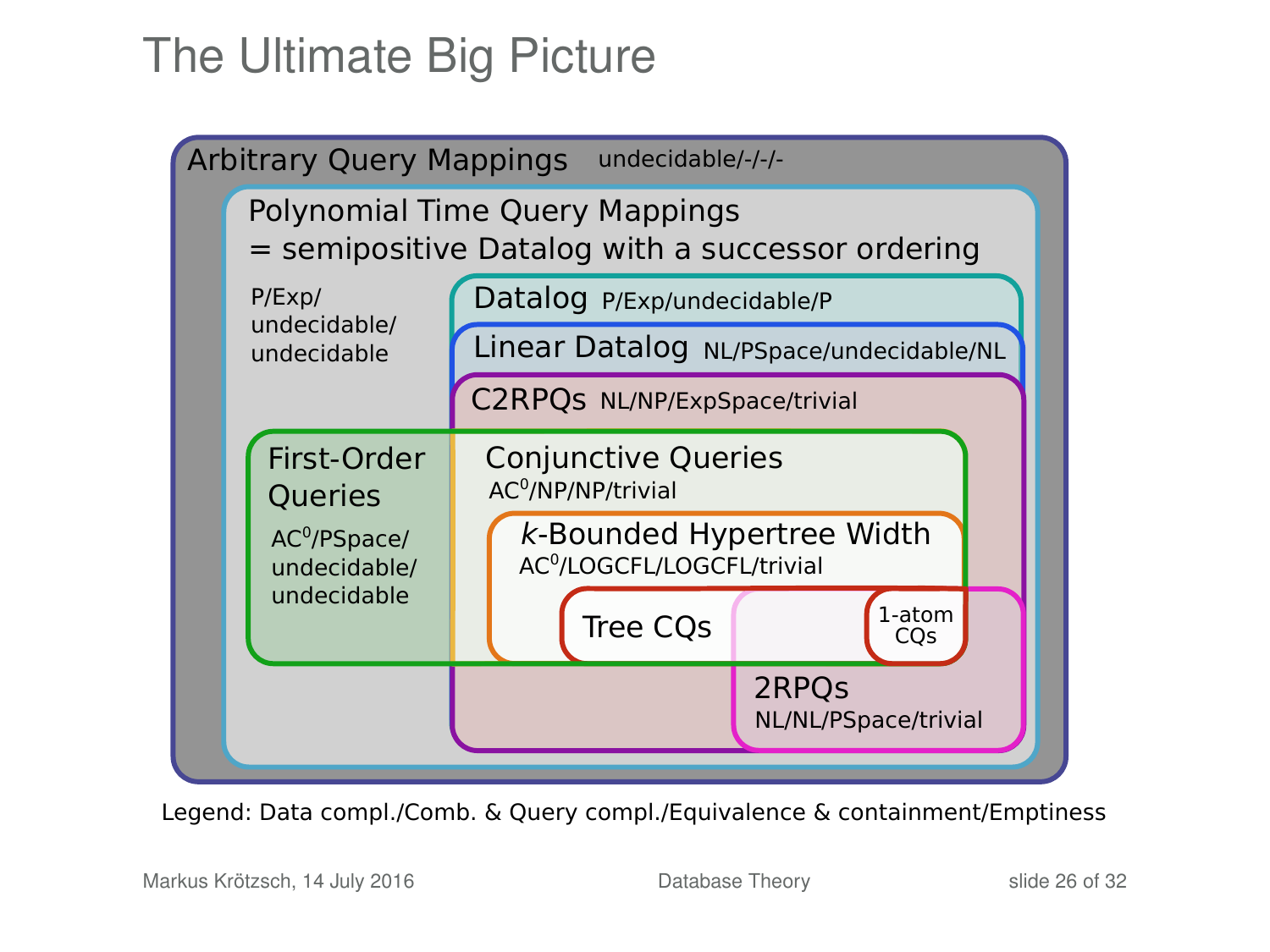## The Big Picture: Notes for Offline Reading

- Given complexities usually are upper and lower bounds ("complete"), though  $\operatorname{AC}^0$  is just an upper bound
- "Linear Datalog" refers to the strict definition from the previous lecture. Some authors consider a final CQ "on top" of linear Datalog programs, but this does not change anything (see below).
- The "-" for arbitrary query mappings mean that these problems are not defined (we have no query expressions that could be the input of an algorithm, just mappings).
- Some complexities given were not shown, including P-completeness of Datalog emptiness (left as exercise).
- Most complexities for semipositive Datalog with a successor ordering are easily obtained from Datalog using the fact that the required negated EDB predicates and ordering facts can be added to a given database in polynomial time.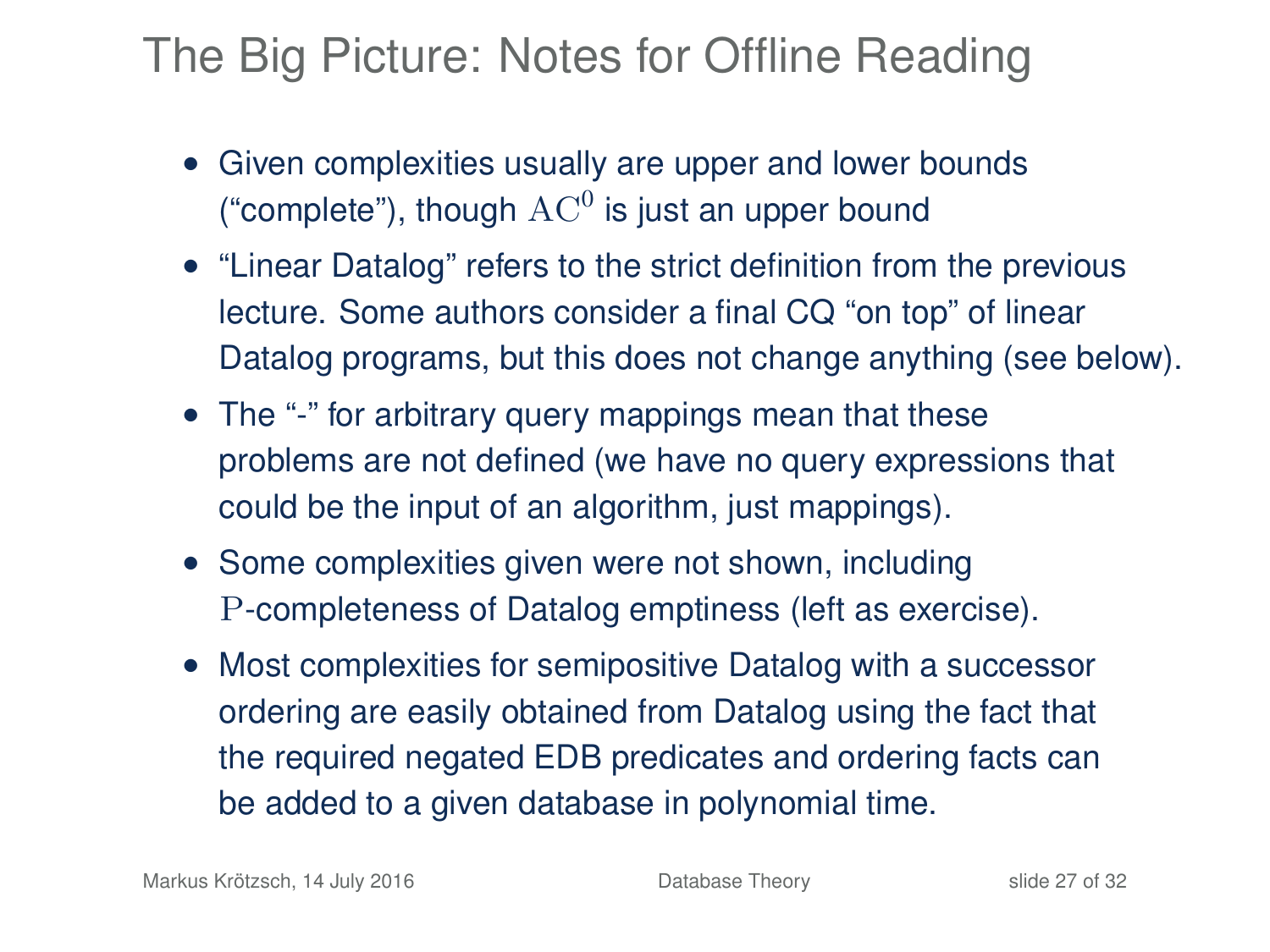# The Big Picture: Notes for Offline Reading

Emptiness of semipositive Datalog with a successor ordering is not quite so obvious . . .

#### Proof sketch:

- Emptiness of the intersection of two context-free grammars  $G_1$  and  $G_2$  is undecidable.
- The word problem of context-free grammars is in P.
- A database can encode a word if it is a linear chain using binary letter predicates. This can be checked in P.
- Semipositive Datalog with successor captures P, so there is a Boolean query  $P_{G_1,G_2}$  in this language that decides if the database encodes a word that is in  $G_1$  and  $G_2$ .
- The emptiness problem of  $P_{G_1,G_2}$  is equivalent to the emptiness problem for  $G_1 \cap G_2$ .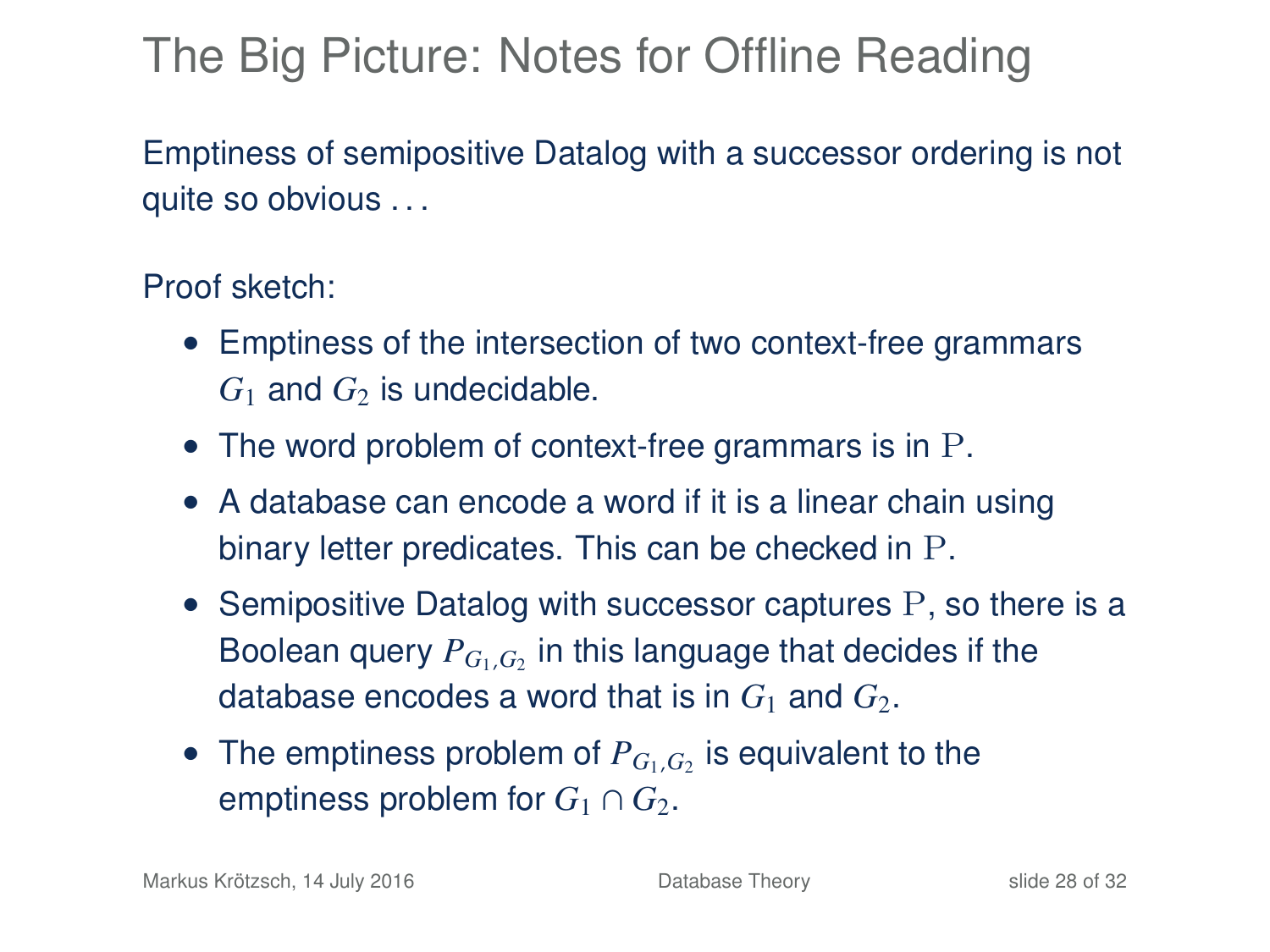# The Big Picture: Notes for Offline Reading

The fact that linear Datalog extends C2RPQ is not obvious either: how can we express conjunctions over IDBs there?

### Proof sketch:<sup>1</sup>

- The C2RPQ can be viewed as a CQ over IDBs that are defined by linear Datalog programs obtained for 2RPQs
- Without loss of generality, we assume that each of these linear Datalog programs uses differently named IDB predicates
- We transform this CQ over IDB atoms step by step
- In each step, process two IDB atoms  $Q(x_1, \ldots, x_n)$  and  $R(y_1, \ldots, y_m)$ 
	- Replace them by a single new atom  $R'(x_1, \ldots, x_n, y_1, \ldots, y_m)$ <br>- The linear rules that consist of all rules used for defining O
	- Use linear rules that consist of all rules used for defining Q together with modified versions of the rules for R that "remember" a binding for Q while deriving facts about R.
- Continue until only one IDB is left in the conjunction.

<sup>1</sup>For details on a similar proof, see Theorem 3 in P. Bourhis, M. Krötzsch, S. Rudolph: Reasonable Highly Expressive Query Languages, Proc. IJCAI 2015. Markus Krötzsch, 14 July 2016 **[Database Theory](#page-0-0)** Slide 29 of 32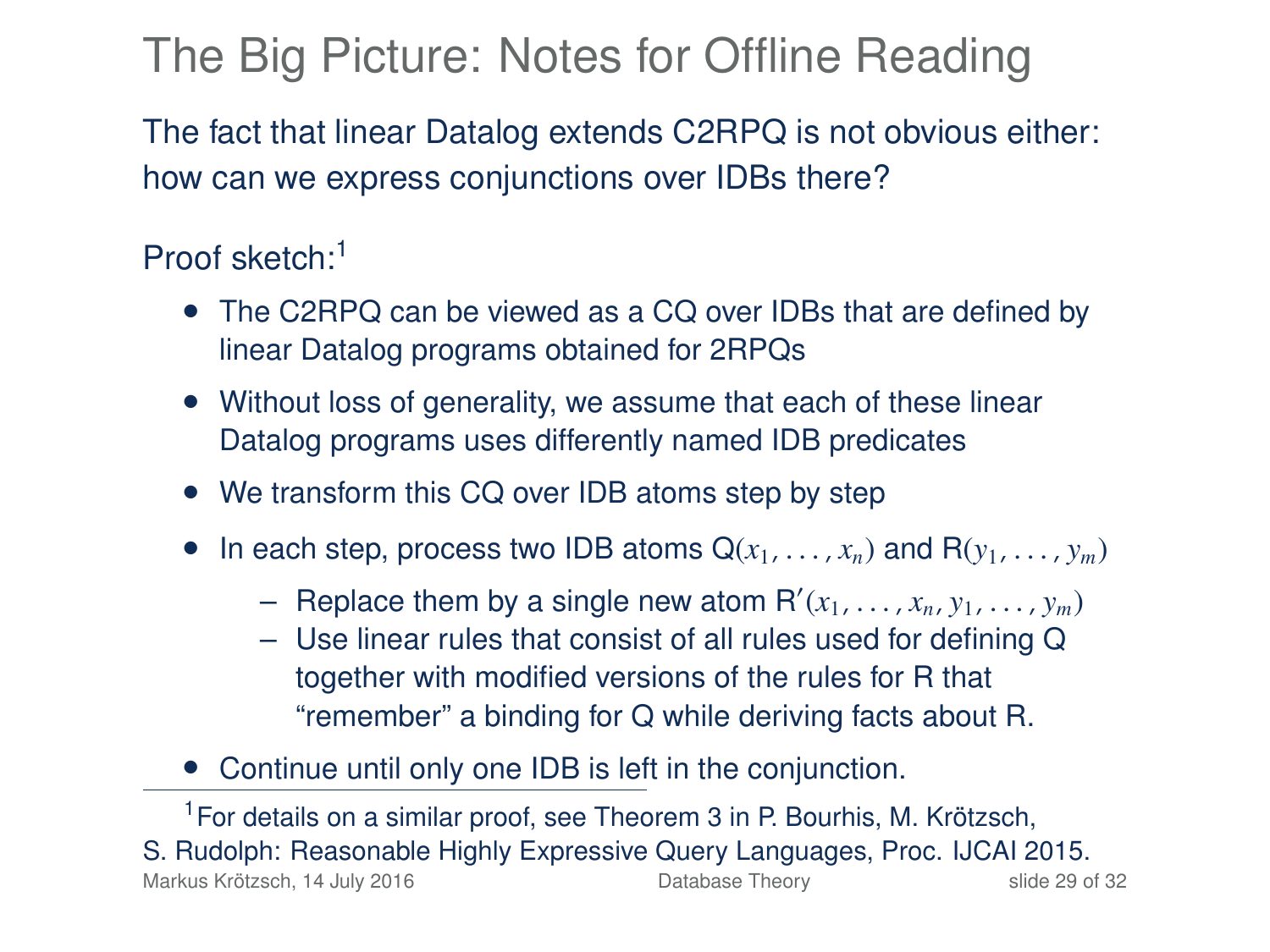### Conclusions

The relational data model remains the most widely used general data model, but alternative data models are now also relevant:

- "noSQL" data models (graphs, trees, documents, map, ...)
- All major RDBMS vendors have products in this space, sometimes based on their RDBMSs, sometimes not
- Revival of specialised stores and data models

The same basic theory applies to relational and non-relational DBMSs:

- all data models can be viewed as relational
- fundamental query types re-appear in many settings (CQs, path queries, . . . )
- non-relational DBMS are taking the lead in realising more advanced concepts (recursive queries, clean set-based semantics)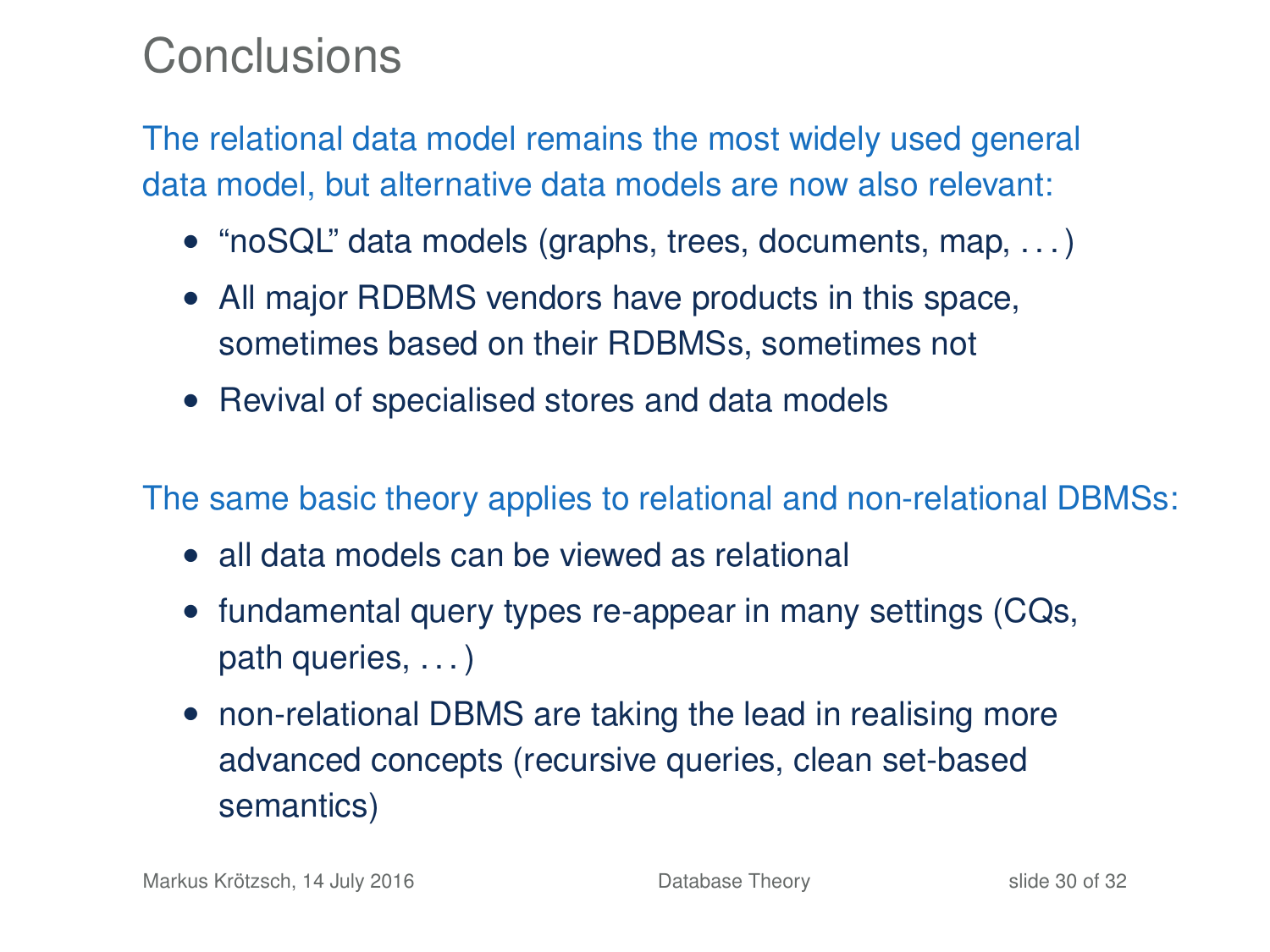### What's next?

Current data management landscape is extremely dynamic and hard to predict – interesting times!

- Many further topics not covered here (data stream processing, distributed models of computation, analytical queries, ...)
- Many theoretical questions remain open (further query languages, constraints/ontologies, algorithms, . . . )
- A wider view is key to success:
	- Practitioners need to know their tools and be ready to combine them into custom solutions
	- Theoreticians need to combine methods from distinct areas and re-integrate practical developments